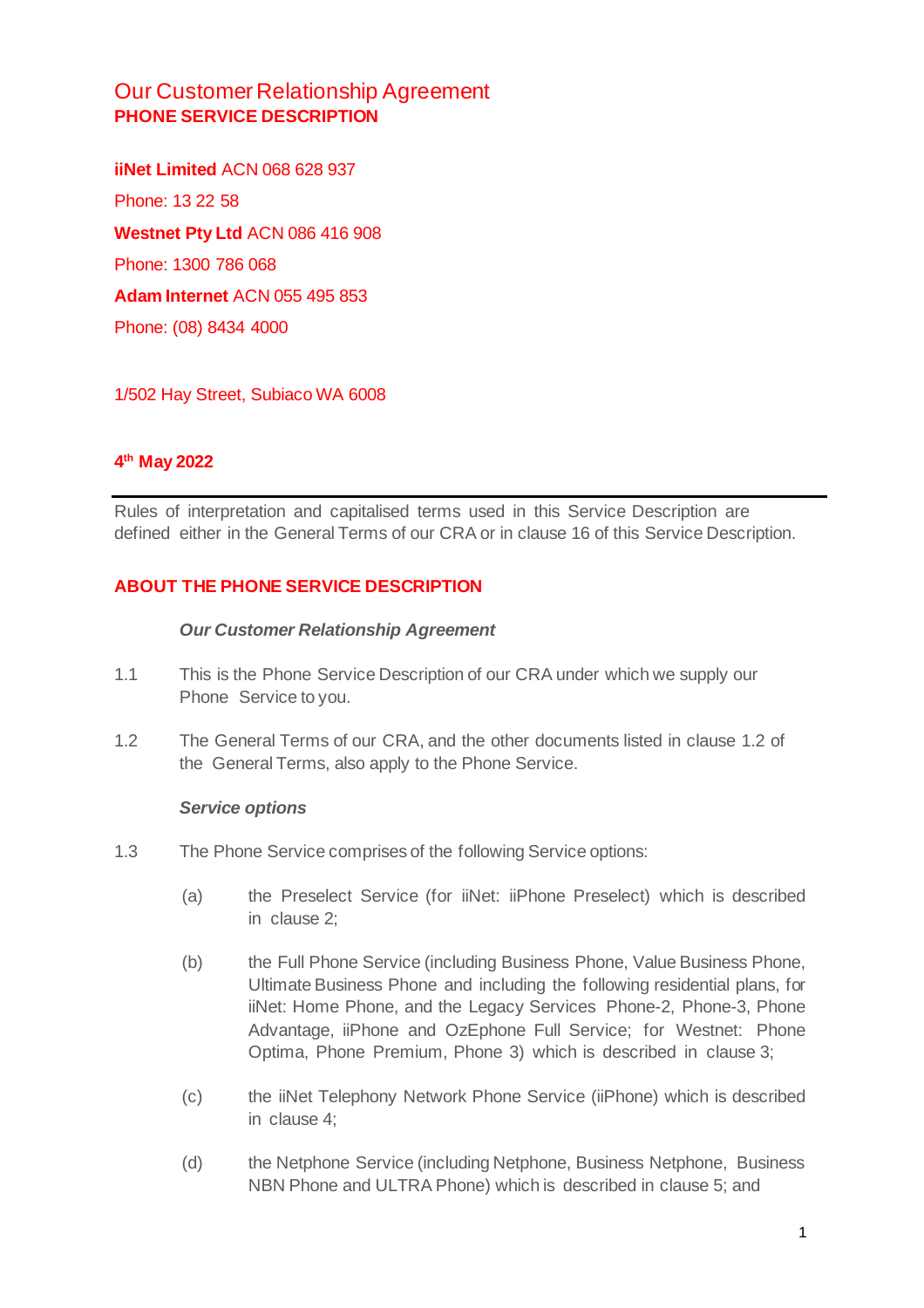- (e) the Business Voice Service which is described in clause 6.
- 1.4 Clause 2 does not apply to Westnet customers.
- 1.5 Clause 4 does not apply to Westnet customers.
- 1.6 Not used.
- 1.7 Clauses 7 to 16 apply to all Phone Service options, unless otherwise stated.

#### *Customer Service Guarantee*

- 1.8 A Customer Service Guarantee (CSG) is a guarantee that is prescribed under the Telecommunications (Consumer Protection and Service Standards) Act 1999). The CSG gives you certain rights in connection with standard telephone services. These rights include your right to be provided information about the CSG and the right to receive compensation if we fail to meet the minimum performance standards in relation to service connection times, fault repair times and keeping appointments to provide you with a Service. More details about the CSG are available on the CMA website [www.acma.gov.au](http://www.acma.gov.au/).
- 1.9 Our Phone Service is provided on the basis that you waive the CSG, as we believe this typically enables us to provide you with better value.
- 1.10 If you waive your CSG and withdraw this waiver within 5 working days, we have the right to refuse to provide you with the Service, and/or terminate the Service.

#### *Priority Assistance*

1.11 We do not offer priority assistance, nor support for medi-alert services and monitored alarm systems. Priority assistance is offered by Telstra for people who may be reliant on a telephone service because of a serious medical condition. If you have a medialert or priority assistance service or believe that you are eligible, please consider this before proceeding with your order.

# **2. THE PRESELECT SERVICE**

#### *What is the Preselect Service?*

- 2.1 The Preselect Service enables you to select us as your Preselected carriage service provider for the provision of:
	- (a) national (STD), fixed to mobile, and international calls; and
	- (b) our other products and services from time to time listed on the Telephony Product List.
- 2.2 Calls made using the Preselect Service can terminate to:
	- (a) Australian national geographic numbers (by dialling the national area code relating to the call number and the called number), but excluding calls to numbers in the same Local Call charging zone or dialling areas;
	- (b) mobile numbers (by dialling the mobile number which begins with the prefix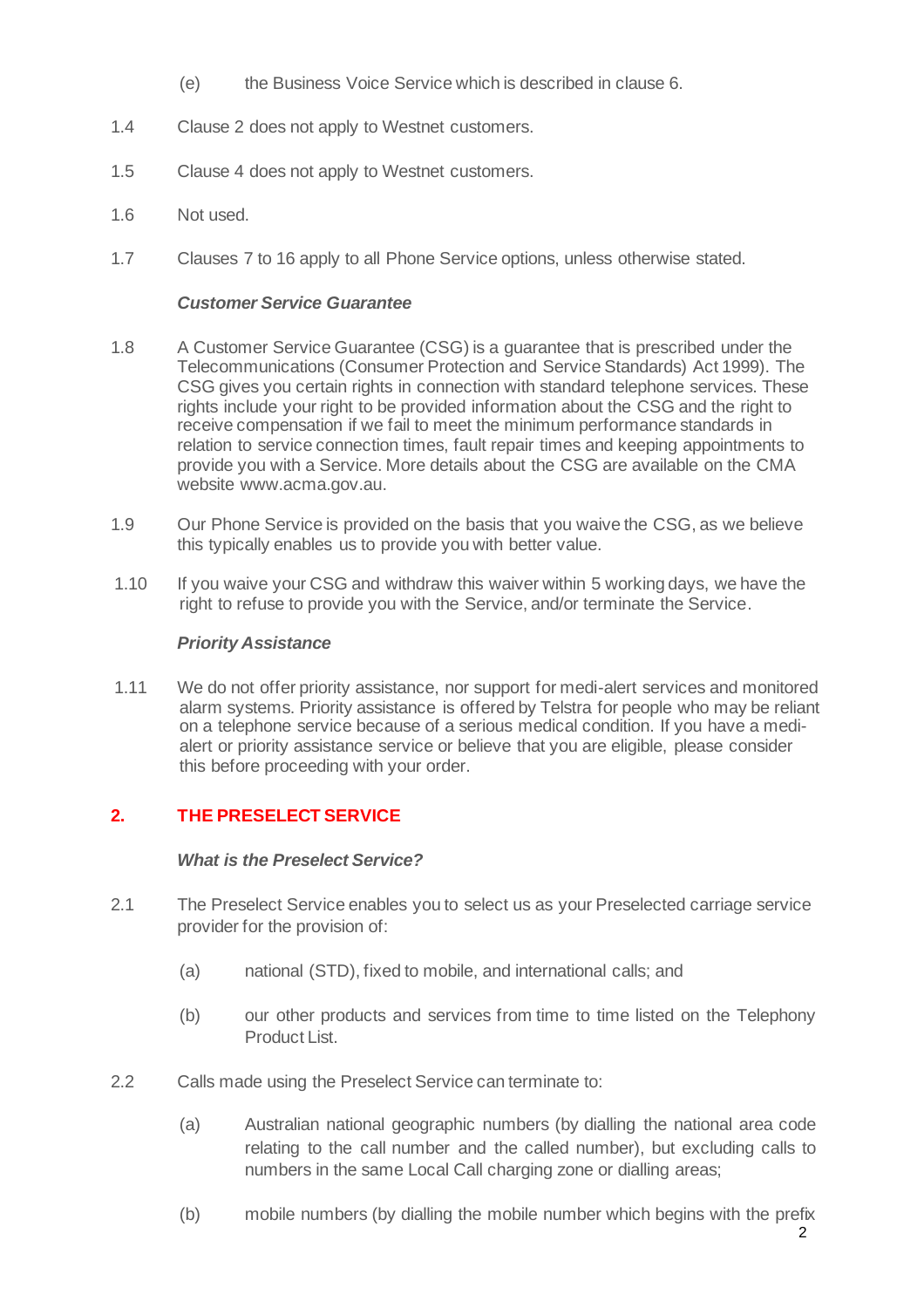04); and

- (c) most international long distance numbers (by dialling 0011 + the relevant country access code  $+$  the relevant area code (if applicable)  $+$  the called number).
- 2.3 All emergency calls dialled using the Preselect Service will be routed to Telstra.

#### *Restrictions on connection and use of the Preselect Service*

- 2.4 The Preselect Service is subject to the interconnection arrangements between us and the relevant Supplier with whose Network the called number and the calling number is associated.
- 2.5 The Preselect Service is only available to customers who Preselect their Access Line to us. The Service is not available to customers whose local telephone service is provided via the Optus Cable Network or the Orange PSTN or any other Supplier's Network which is incompatible with our Network or the Preselect Service.
- 2.6 The Preselect Service does not include:
	- (a) the ability to make or receive Local Calls; or
	- (b) the ability to make or receive modem calls.

# *Connecting the Service*

2.7 After we accept your Application for the Preselect Service and, if you are already Preselected to another Supplier, receipt of your transfer authority authorising us to change your Preselection to us, we will try to connect the Preselect Service within a reasonable period.

# *Accessing the Service*

2.8 You will have access to the Preselect Service if your Access Line is Preselected to us. The Preselect Service may be accessed on that Access Line by dialling the numbers referred to in clause 2.2.

#### *Service commencement and term*

- 2.9 You acquire, and we commence to supply, the Preselect Service:
	- (a) if your Access Line was previously Preselected to another Supplier, from the date on which the Preselection is changed to us by the Local Exchange Carrier for that Access Line;
	- (b) if responsibility for the Access Line has been transferred to you and the Access Line was already Preselected to us, from the date on which you become legally responsible to the Local Exchange Carrier for the Access Line;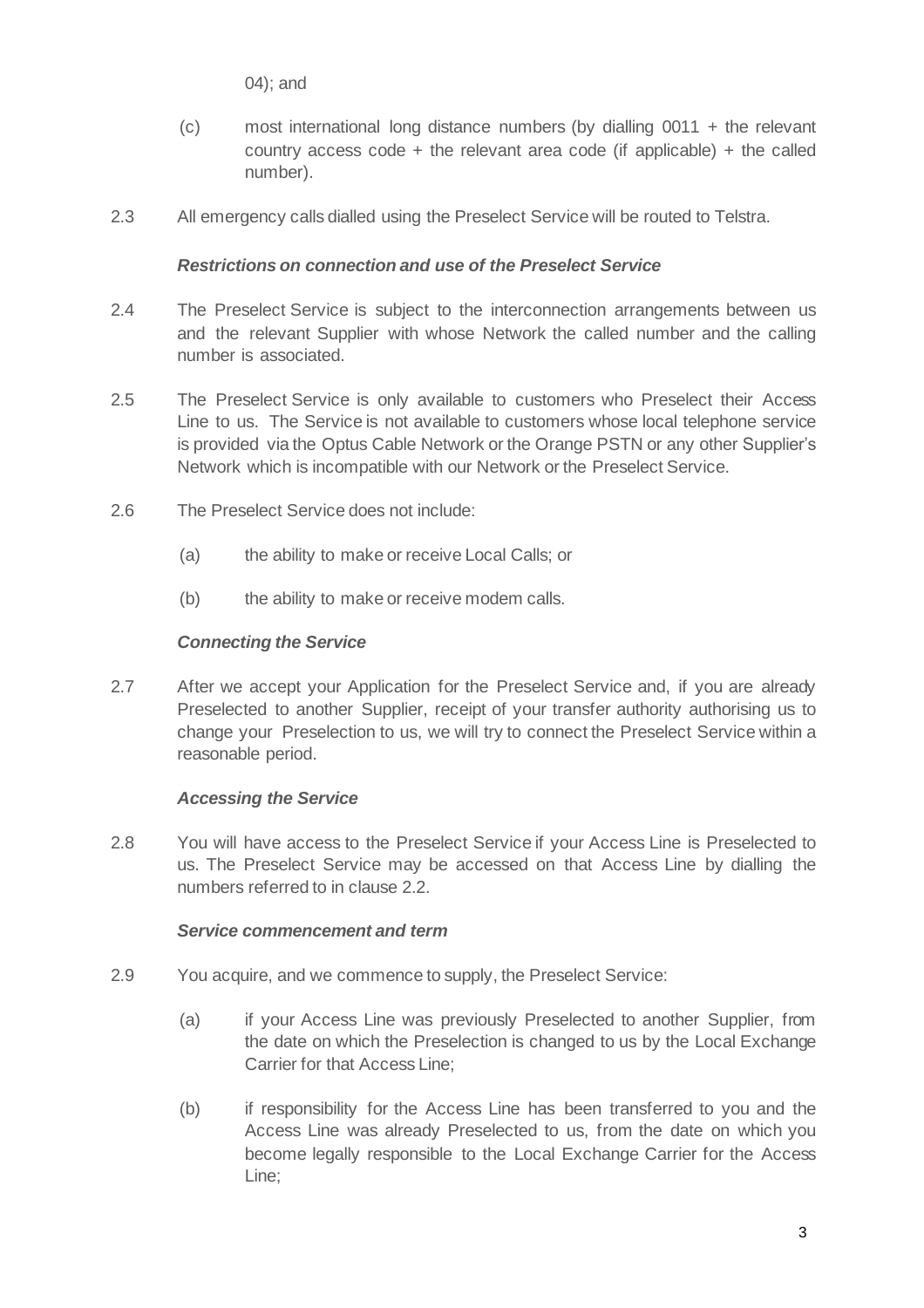(c) if you have requested connection of a new Access Line and you have Preselected us, from the date on which the relevant Local Exchange Carrier connects your Access Line,

until the Preselect Service is cancelled or transferred in accordance with our CRA.

#### *Preselection and Use of Access Line*

- 2.10 You acknowledge that there may be a delay between when you Preselect us and when the Preselection change is implemented by the Local Exchange Carrier. Similarly, if you wish to change your Preselection from us, there may be a delay between when you Preselect another Supplier and when that Preselection is implemented by the Local Exchange Carrier. We will not be liable for any delay by, or any act or omission of, the Local Exchange Carrier in respect of the implementation of a Preselection choice.
- 2.11 If you acquire the Preselect Service and accordingly change the Preselection of your Access Line to us, you will remain responsible to your previous Preselected Supplier for all charges for Preselected calls made on that Access Line until the Local Exchange Carrier changes the Preselection. Similarly, if you wish to change the Preselection of your Access Line away from us to another Supplier, you will remain responsible to us for all charges for Preselected calls made on that Access Line until the Local Exchange Carrier changes the Preselection.
- 2.12 If you vacate the Premises at which you have acquired the Preselect Service without first:
	- (a) terminating supply of the Preselect Service by giving 30 days' notice; or
	- (b) assigning the Access Line to an incoming tenant or owner in accordance with clause 10.3(b)(A),

you and the incoming tenant or owner will be jointly and severally liable for use of the Access Line (including call charges) until you cease to acquire the Preselect Service in accordance with clause 10.3(b)(A).

# **3. THE FULL PHONE SERVICE**

#### *What is the Full Phone Service?*

- 3.1 The Full Phone Service provides you with:
	- (a) access to a local telephone service that is a Telstra service resupplied or resold by us as described in this clause 3 (**Local Access Call Service**); and
	- (b) a long distance telephone service as described in clause 2 (**Preselect Service** or **Long Distance Service**),

(together, the **Full Phone Service**).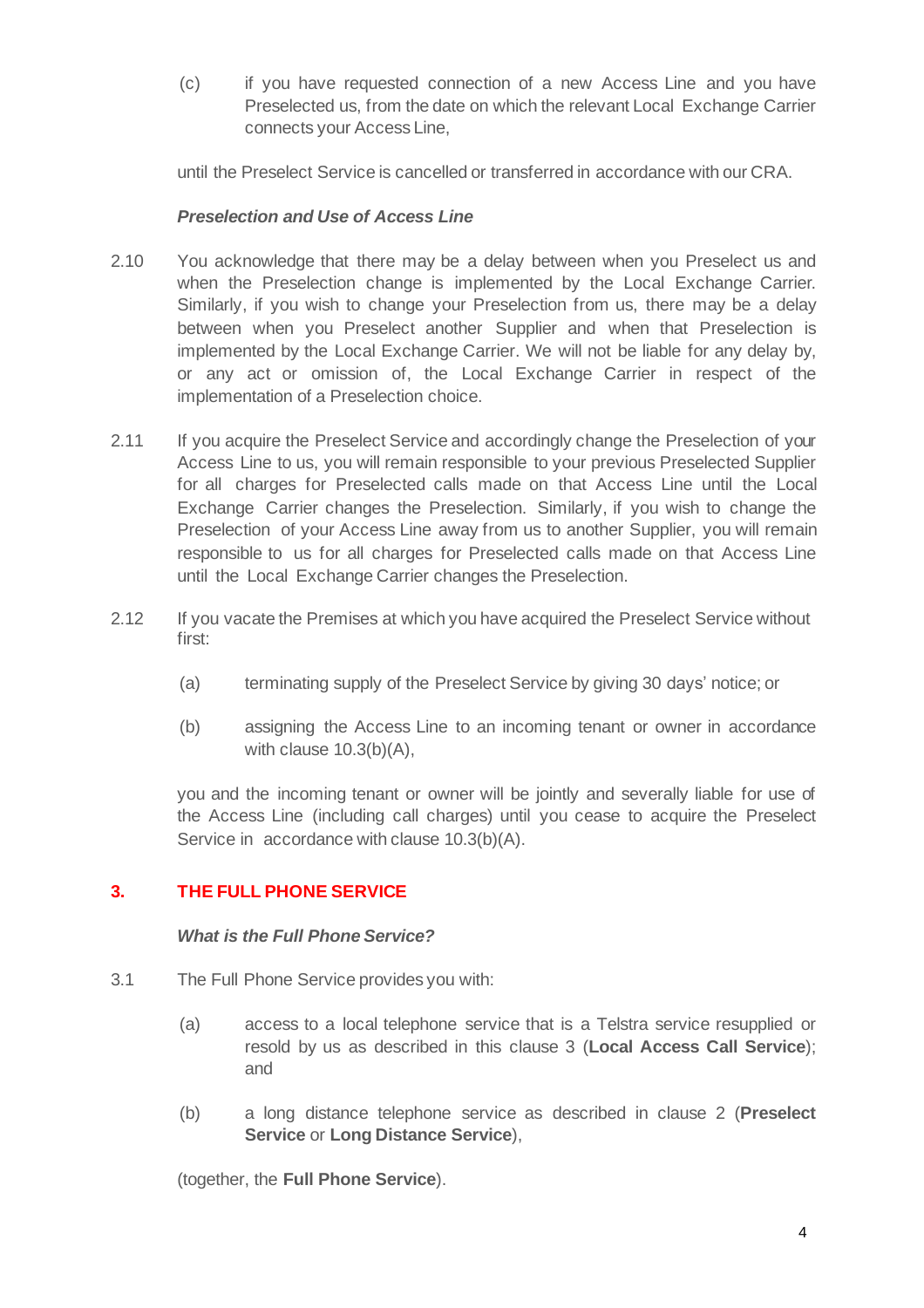- 3.2 The Full Phone Service provides you with:
	- (a) the ability to make and receive calls capable of being carried over the Resale Access Line, including:
		- (A) the call types referred to in clause 2.1;
		- (B) untimed Local Calls;
		- (C) calls to 13 or 1300 numbers;
		- (D) calls to 1800 services (for example, calls to 1800, 18, 1223, 1225,)
		- (E) calls to emergency services (for example, calls to 000 and Telstra only numbers);
		- (F) calls to Homelink Services (for example, calls to 180090x and 180091x numbers);
		- (G) calls to directory assistance services (for example, calls to 1234, 12451 and 12455 numbers);
		- (H) calls to premium rate services (for example, calls to 190 and 1900 number); and
	- (b) a range of other telephone services and products described in Telstra's Standard Agreement, including, where available, a standard telephone number, a directory listing, and provision of directory assistance and operator services.
- 3.3 Calls made using the Full Phone Service can terminate to:
	- (a) the numbers referred to in clause 2.2; and
	- (b) numbers in the same Local Call charging zone as the calling number.
- 3.4 All emergency calls dialled using the Full Phone Service will be routed to Telstra.
- 3.5 Customers can obtain some features and services available on the Telstra PSTN and ISDN Networks. Availability of a particular service is dependent on the technical feasibility of providing that service. The services available, the charges for the services and the terms of access may be amended from time to time as a result of changes to Telstra's Standard Agreement.

#### *Restrictions on connection and use of the Full Phone Service*

- 3.6 You acknowledge and agree that our supply of the Local Access Call Service component of the Service is on terms that:
	- (a) you must continue to have us as your selected provider for your Long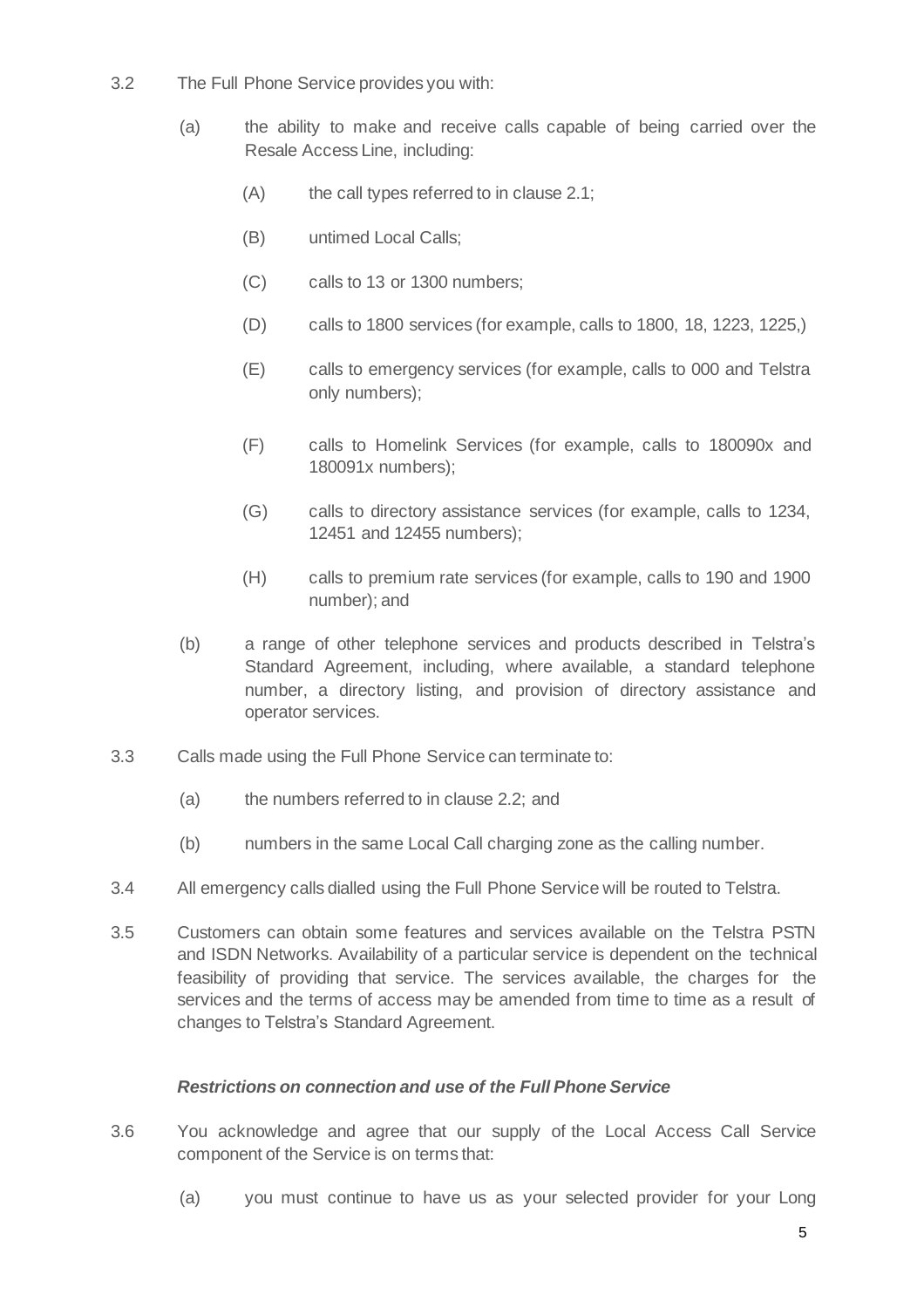Distance Service (including calls to mobiles);

- (b) if you select another provider for your long distance telephone services (including calls to mobiles) while using the Local Call Access Service, we have the right to override your choice by changing your long distance services Supplier back to us. You authorise us to do this at any time, until the Full Phone Service is terminated or transferred. We will use reasonable endeavours to notify you that we are exercising our rights under this clause;
- (c) we will supply and you must acquire the Long Distance Service in accordance with our CRA;
- (d) you must also acquire from us our Dial-Up Internet Service or our Broadband Internet Service in accordance with our CRA; and
- (e) calls using an override code (such as 1414) are not supported on Netphone Services.
- 3.7 The first Full Phone Service line applied for and connected to us, must be on the phone line for which we have provided the Broadband Service.
- 3.8 The Full Phone Service is only available to customers whose Premises are physically connected to Telstra's Public Switched Telephone Service and who select us as their long distance services supplier.
- 3.9 You acknowledge that if you are a customer on a Legacy broadband plan and you choose to add a Full Phone Service to your broadband plan, that you must also upgrade your Broadband Service to a currently sold broadband plan.
- 3.10 You acknowledge that if you are a customer on a Legacy broadband plan bundled with Legacy Phone Service, that you are required to upgrade to a currently sold broadband plan in order to upgrade to Home Phone.
- 3.11 You acknowledge that if you are an iiNet customer on a Legacy broadband plan and bundled with iiPhone that should you wish to, you may upgrade your phone plan to Home Phone and remain on your existing broadband plan.

# *Incompatible Product List*

- 3.12 The Full Phone Service does not include any products or services listed from time to time on the Incompatible Product List (**Incompatible Service**).
- 3.13 You acknowledge and agree that in selecting us to supply to Full Home Service:
	- (a) prior to implementation of that selection, you must use your best endeavours to cancel any Incompatible Service;
	- (b) we will not be able to provide you with the Incompatible Service after the date on which your selection is changed to us; and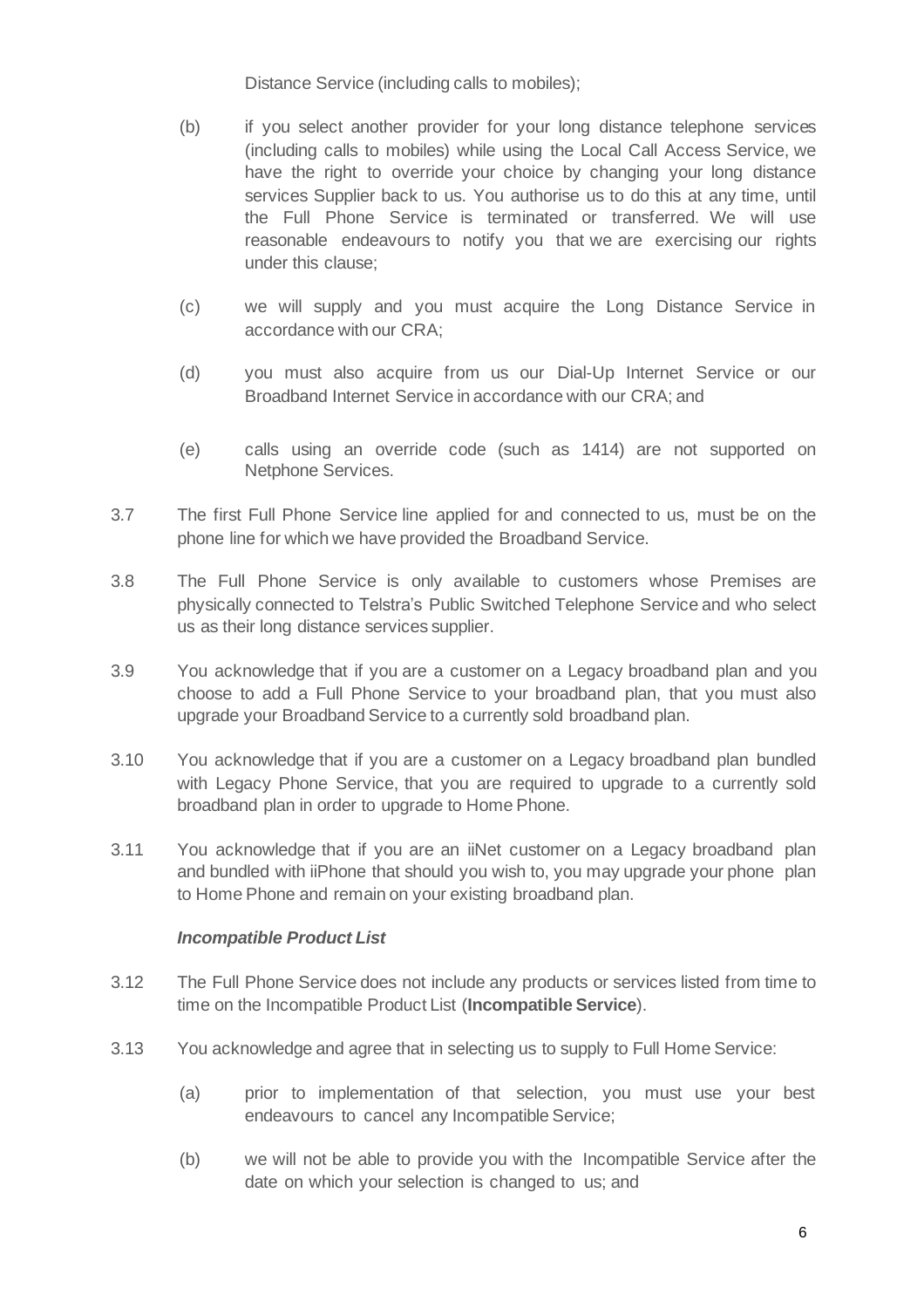(c) if an Incompatible Service is transferred to us as a result of your selecting us, we may remove the Incompatible Service from your account.

# *Connecting the Local Access Call Service*

3.14 After we accept your Application for the Full Phone Service and we receive your transfer authority selecting us to supply the Local Access Call Service, we will try to connect the Local Access Call Service within a reasonable period.

#### *Accessing the Local Access Call Service*

3.15 You will have access to the Full Phone Service if the Premises are connected to Telstra's PSTN and your Resale Access Line is Preselected to us. The Service may be accessed on that Resale Access Line by dialling the numbers referred to in clause 3.2.

#### *Local Access Call Service commencement and term*

3.16 You acquire, and we commence to provide, the Local Access Call Service from the date on which Telstra has completed all steps necessary to enable you to acquire the Local Access Call Service from us, including to facilitate transfer and/or to install, test and activate the Resale Access Line. We will continue to provide the Local Access Call Service to you until it is cancelled or transferred in accordance with our CRA.

# *Preselection and Use of the Resale Access Line*

- 3.17 You acknowledge there may be a delay between when you select us to supply the Local Access Call Service and when Telstra has completed all steps necessary to enable you to acquire the Local Access Call Service from us. Similarly, if you wish to change your selection from us, there may be a delay between when you select a Supplier other than us and when that selection is implemented by Telstra. We will not be liable for any delay by, or any act or omission of, Telstra in respect of the completion of the churn (i.e. transfer) process.
- 3.18 You are responsible to Telstra, or your previous Supplier, for all charges billed by Telstra, or your previous Supplier, prior to and including the date of transferring your Access Line to us.
- 3.19 We are contractually responsible to Telstra for the Resale Access Line and we are responsible (as between you, we and Telstra) for making decisions about the Preselection of the Resale Access Line. We will Preselect the Resale Access Line to us.
- 3.20 If you wish to change Preselection of your Resale Access Line to another Supplier, you must change the supply of the complete Phone Service. The Phone line rental and local call Service is not severable from the Preselect component of the Service. In the event that you change the Preselection of your Resale Access Line to another Supplier, we will automatically change it back to Full Phone Service. To cancel the supply of Full Phone, please contact your preferred provider and they will initiate the change of service.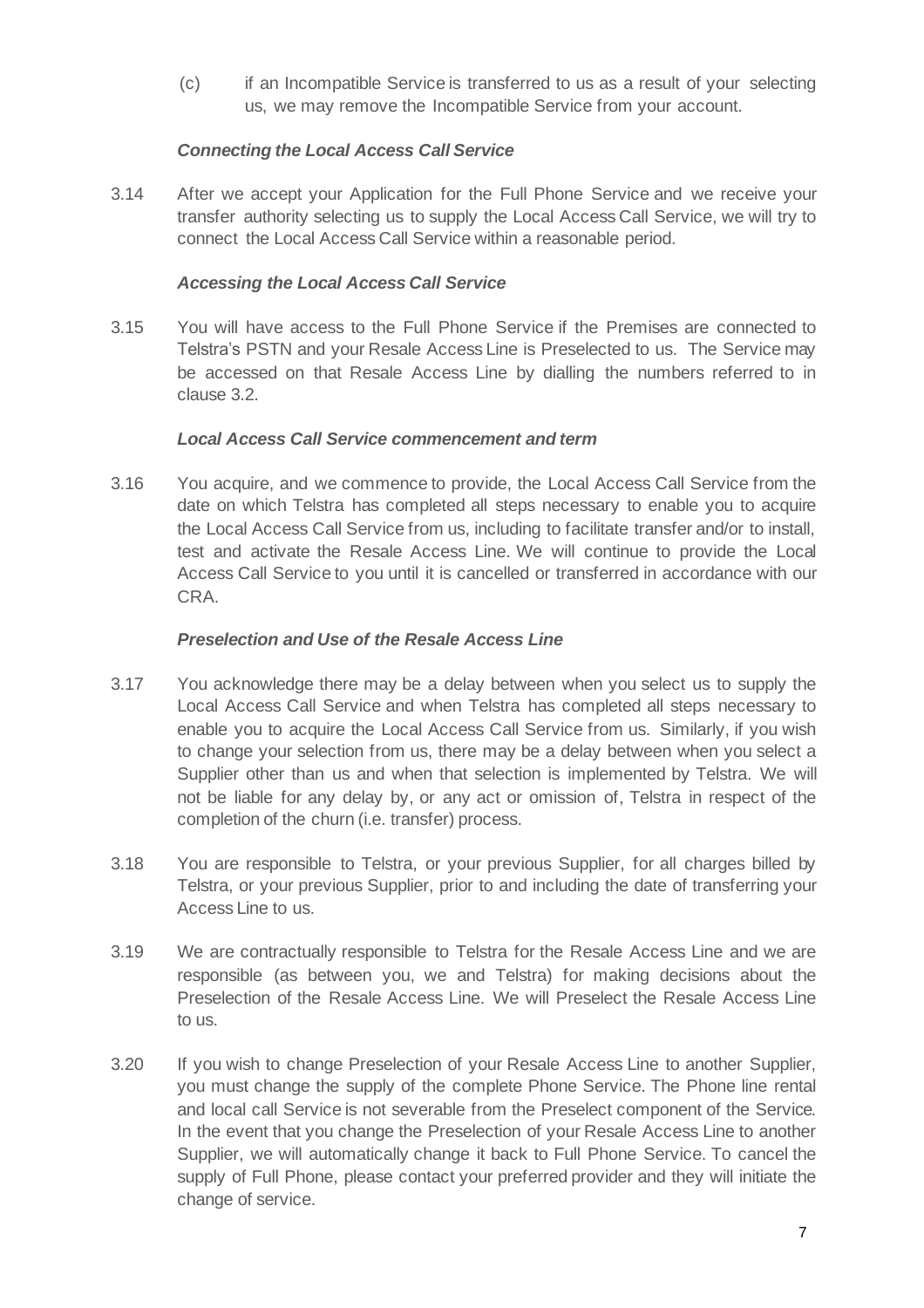- 3.21 You may cancel the supply of the Full Phone Service but unless and until you or your new Supplier changes the Preselection designation of your Resale Access Line, we will continue to provide Preselectable Calls over that Resale Access Line and we will bill those calls to:
	- (a) you, if you are contractually responsible to Telstra for that Resale Access Line; or
	- (b) your new Supplier, if that Supplier is contractually responsible to Telstra for that Resale Access Line.
- 3.22 If you vacate the Premises for which you have acquired the Full Phone Service without first:
	- (a) terminating supply of the Service by giving 30 days' notice in writing to us; or
	- (b) assigning the Resale Access Line to an incoming tenant or owner in accordance with clause 10.3(a)(A),

you and the incoming tenant or owner will be jointly and severally liable for use of the Resale Access Line (including call charges) until you cease to acquire the Service in accordance with clause 10.3(a)(A).

#### *Access to Premises and Equipment*

- 3.23 You must provide us and/or Telstra with safe access to the Premises:
	- (a) to inspect or test a Facility which may be causing interference or danger; and
	- (b) in connection with the installation, provision and maintenance or removal of the Full Phone Service or a Telstra Facility.
- 3.24 Upon cancellation of the Service, you must permit Telstra to enter the Premises to remove any Facility belonging to Telstra connected with the Full Phone Service. If Telstra is unable to gain access to the Premises, we may recover from you the value of the Facility as a debt due.
- 3.25 You must indemnify us against (and agree to pay us for) a claim by the owner or occupier of the Premises in relation to our or Telstra's entry onto those Premises, except to the extent that we caused or contributed to the claim.
- 3.26 The Full Phone Service does not include the provision of cabling or equipment at the Premises.
- 3.27 You must not connect to a Telstra Facility any equipment or cabling which does not meet the requirements of any technical standards issued by the ACMA.
- 3.28 You must not interfere with the operation of the Full Phone Service or Telstra Facility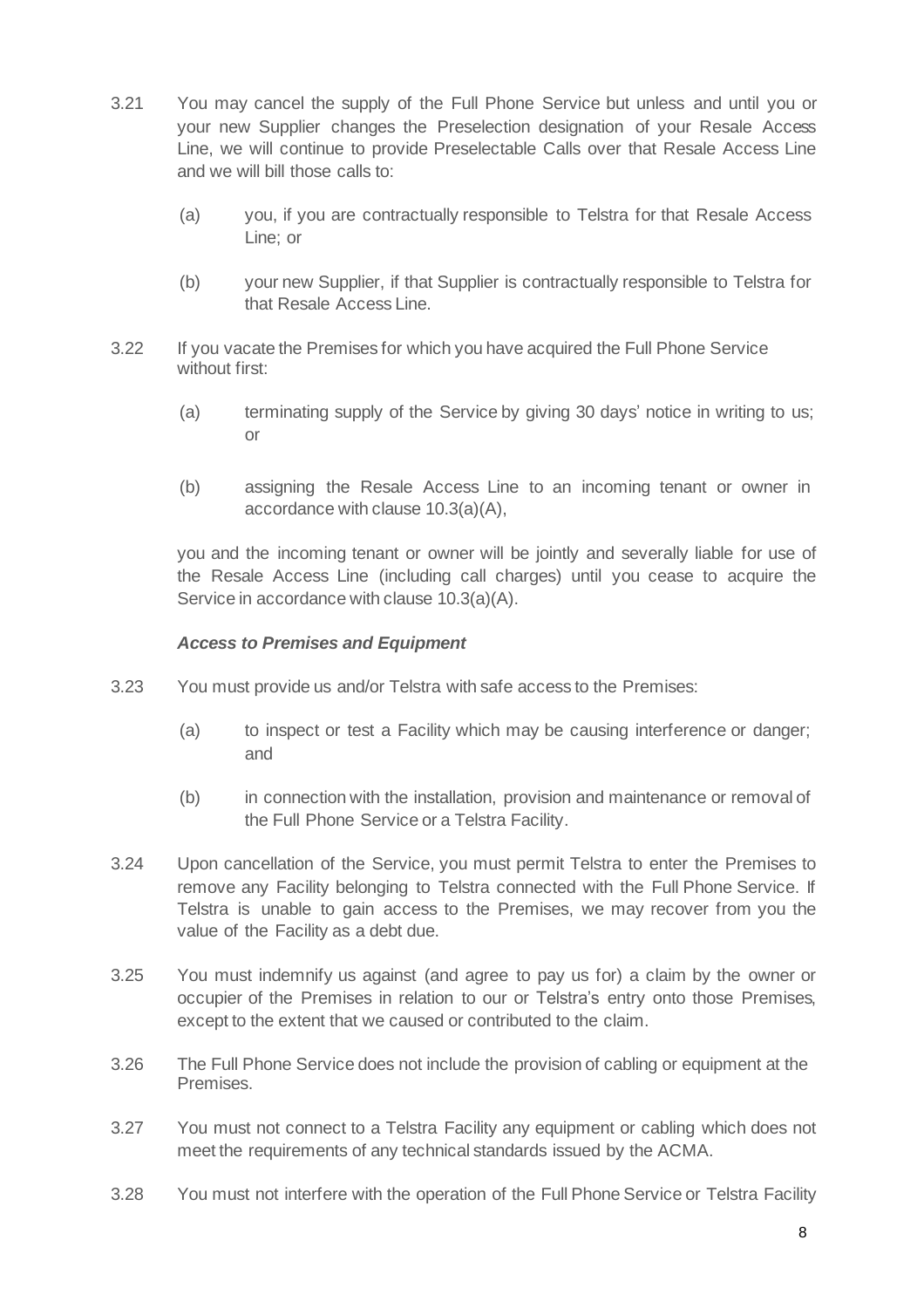or make either unsafe and you acknowledgethat the TelecommunicationsAct entitles Telstra to disconnect Your Equipment or cabling in certain circumstances.

#### *Inquiries*

3.29 As we are supplying the Service to you, all inquiries and requests about the Full Phone Service should be made to us and not to Telstra. If you contact Telstra directly, Telstra may refuse to respond to your inquiry or request and may redirect you to us. Telstra also may charge us a service fee (including where Telstra does not deal with your inquiry or request), in which case we may pass the fee on to you.

#### *Call Packs*

3.30 Call Packs are an add-on that can be applied to full phone service Home Phone, Business Phone, Netphone, Business Netphone, Naked iiTalk, Business Naked iiTalk, AdamTalk, Enhanced Fibre Phone & Business Enhanced Fibre Phone products, providing included calls for an additional monthly fee.

Existing customers adding a Call Pack to their existing eligible PSTN or VoIP service will see the changes applied at the start of their next billing cycle.

Notice of Call Pack activation is provided via both email and sms. Calls made in the time between applying for a Call Pack, and notice of activation being sent, are charged at the standard rate for your Full Phone Service.

When a Call Pack cancellation is requested, the Call Pack will be removed at the end of the billing cycle in which the Call Pack cancellation was requested. Pro-rata refunds are not applied for any charges paid in advance for a Call Pack.

All included calls are subject to the Acceptable Use Policy.

# **4. THE IINET TELEPHONY NETWORK SERVICE**

#### *What is the iiNet Telephony Network Service?*

- 4.1 The iiNet Telephony Network Service provides you with a standard telephone service on Our Network as described in this clause 4 (the **iiNet Telephony Network Service**). This Service is only available to iiNet customers.
- 4.2 The iiNet Telephony Network Service provides you with:
	- (a) the ability to make and receive calls on Our Network, via an Access Line connected to Our Network, from a phone located at your Premises, including:
		- (A) the call types referred to in clause 2.1;
		- (B) untimed Local Calls;
		- (C) calls to 13 or 1300 numbers;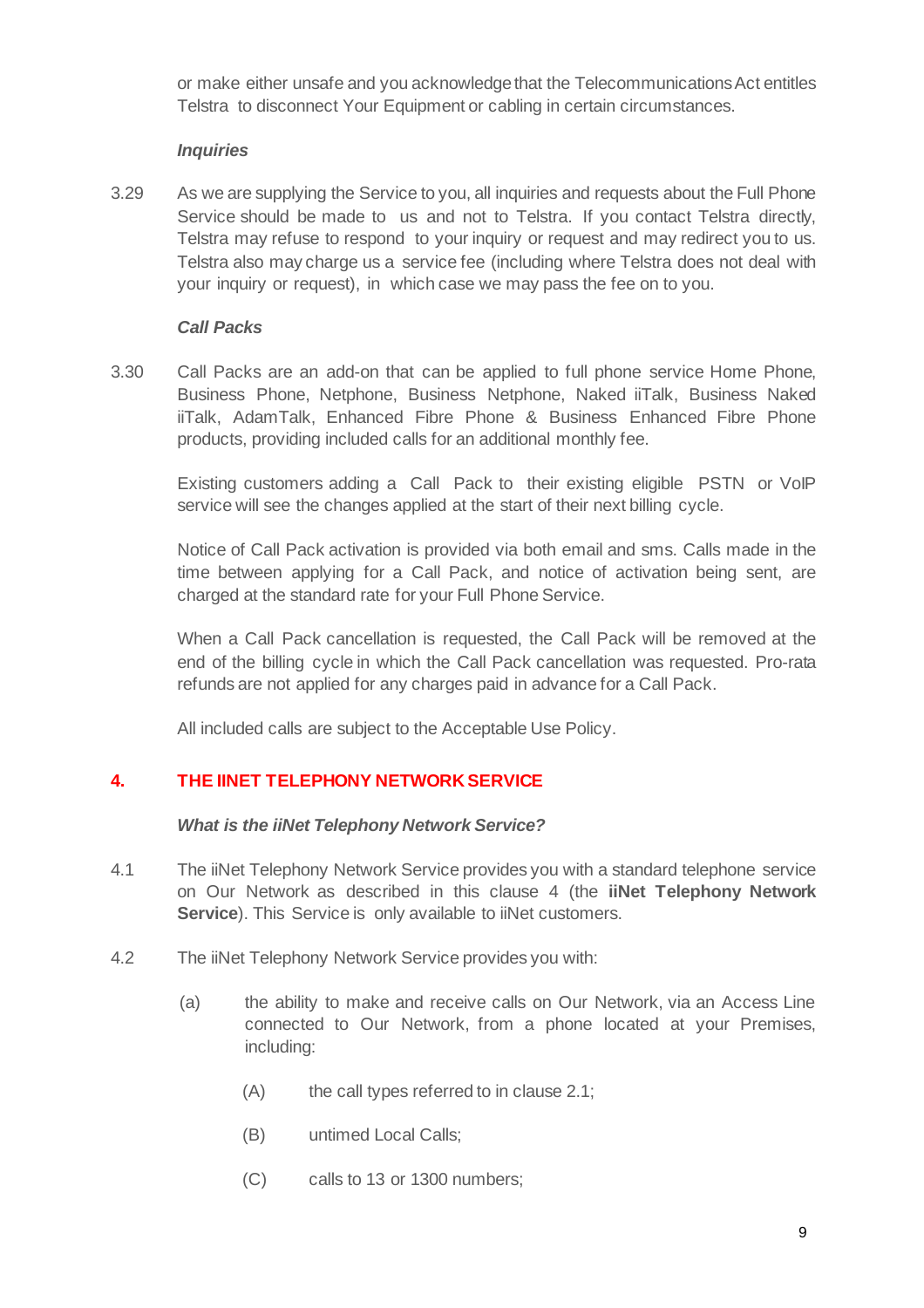- (D) calls to 1800 services (for example, calls to 1800, 18, 1223, 1225);
- (E) calls to emergency services (for example, calls to 000 and Telstra only numbers);
- (F) calls to directory assistance services (for example, calls to 1234, 12451 and 12455 numbers);
- (G) calls to premium rate services (for example, calls to 190 and 1900 numbers);
- (H) calls on the **iiNet Telephony Network**, including calls to our Netphone network ; and
- (b) a range of other telephone services including, where available, a standard telephone number, a directory listing, and provision of directory assistance and operator services.
- 4.3 Our VoIP / Naked services are unable to accept reverse charge calls.
- 4.4 Calls made using the iiNet Telephony Network Service can terminate to:
	- (a) the numbers referred to in clause 4.2; and
	- (b) numbers in the same Local Call charging zone as the calling number.
- 4.5 Not all features and services available on other voice networks are available on Our Network. Availability of a particular feature or service is dependent on the technical feasibility of providing that feature or service. The features and services available, the charges for those features and services and the terms of access may be amended from time to time.

# *Restrictions on connection and use of the Service*

- 4.6 The iiNet Telephony Network Service is provided to you as part of a bundled service which cannot be split into its component parts. It is a condition of the iiNet Telephony Network Service that you must:
	- (a) not change the Preselection designation of your Access Line to a third party; and
	- (b) also acquire from us a current ADSL Service or Dial Up Service in accordance with our CRA.

You agree that in the event that you change the Preselection of your Access Line to a third party supplier, you irrevocably authorise us to change the Preselection back to the iiNet Telephony Network Service. We will use reasonable endeavours to notify you that we are exercising our rights under this clause.

4.7 The primary Access Line applied for and connected to us must be the phone/access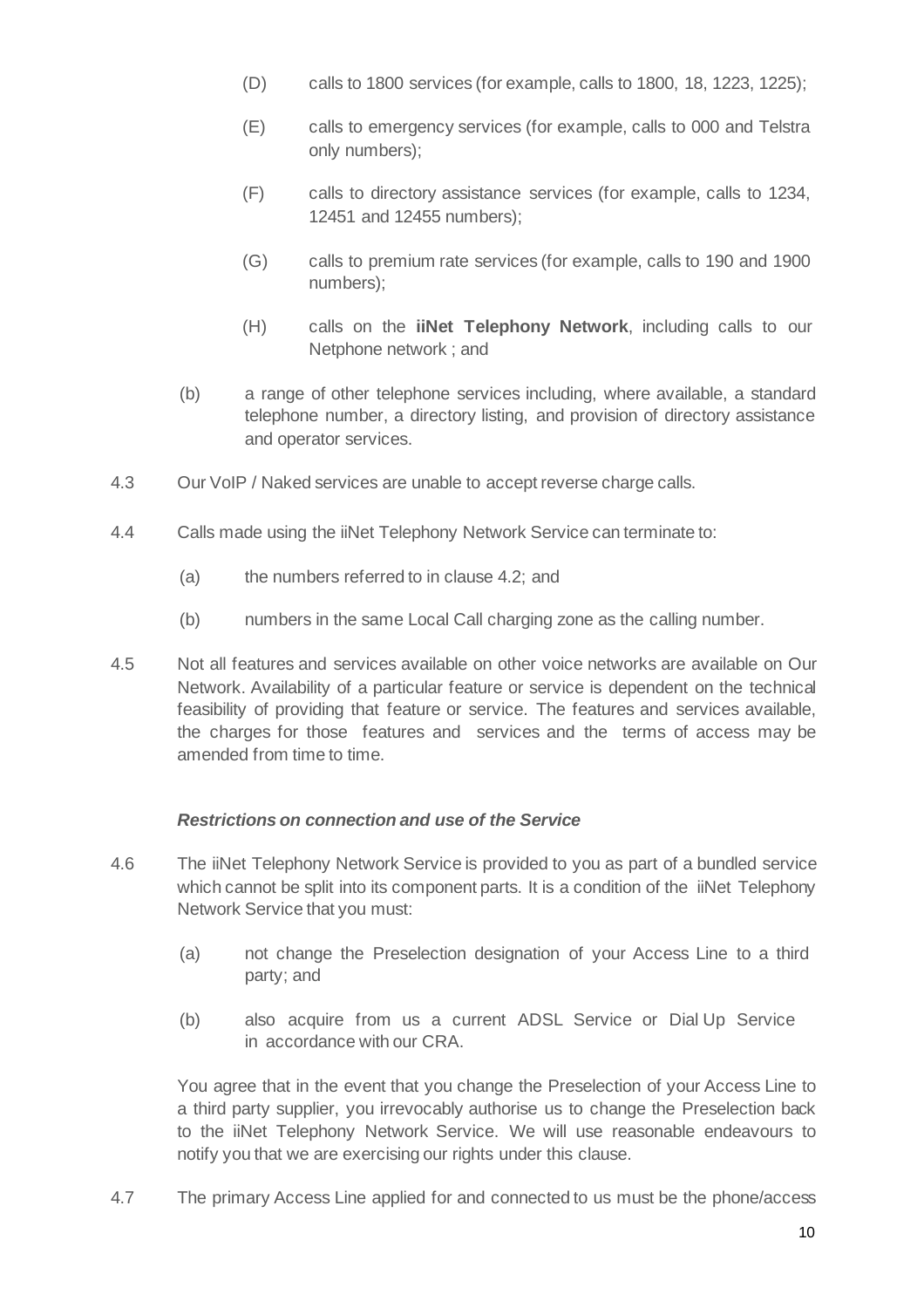line for which we have provided your ADSL Service or Dial Up Service.

- 4.8 The iiNet Telephony Network Service is only available to customers whose Premises are physically connected, via an Access Line, to Our Network. The iiNet Telephony Network Service is not available at all locations or premises.
- 4.9 The iiNet Telephony Network Service is unavailable if Our Network has not been deployed at the exchange to which your Premises are connected or if Our Network has been deployed but has not been activated for the iiNet Telephony Network Service.
- 4.10 Due to technical and commercial reasons it may not be possible to connect you to more than one Access Line and/or to certain optional features.

# *Connecting to Our Network*

- 4.11 In order to be able to access the iiNet Telephony Network Service, your Premises must be connected to Our Network. Your Premises are connected to Our Network once:
	- (a) an Access Line is installed; and
	- (b) that Access Line and parts of Our Network necessary for us to be able to provide the iiNet Telephony Network Service to you are activated.
- 4.12 You may be charged a fee when connecting to Our Network. This fee is specified in the Pricing Schedule and is dependent on the type of connection you require.
- 4.13 There will be a short disruption of approximately 15 minutes (although this may be longer) to your Access Line on the day that the Service is connected. During this time you will not be able to make or receive phone calls over the Access Line. This will be followed by an activation period in which you will be able to make phone calls but not receive them for a period of up to 5 hours. This may be longer depending on technical reasons, circumstances at your exchange and because some tasks are undertaken by Telstra or other suppliers and are outside our control. During this time, your telephone service will need to be diverted to either an alternative contact number nominated by you or to a recorded voice announcement. There is no charge for this diversion to be activated.
- 4.14 After we accept your Application for the iiNet Telephony Network Service and we receive your transfer authority selecting us to supply the Local Access Call Service, we will try to connect the iiNet Telephony Network Service within a reasonable period.

# *New Access Lines*

- 4.15 If you do not currently have an Access Line at your Premises and require a new Access Line to be installed so that you can connect to Our Network:
	- (a) Telstra will need to install an outlet and the Access Line at your Premises. If you require more than one Access Line to be installed, the installation of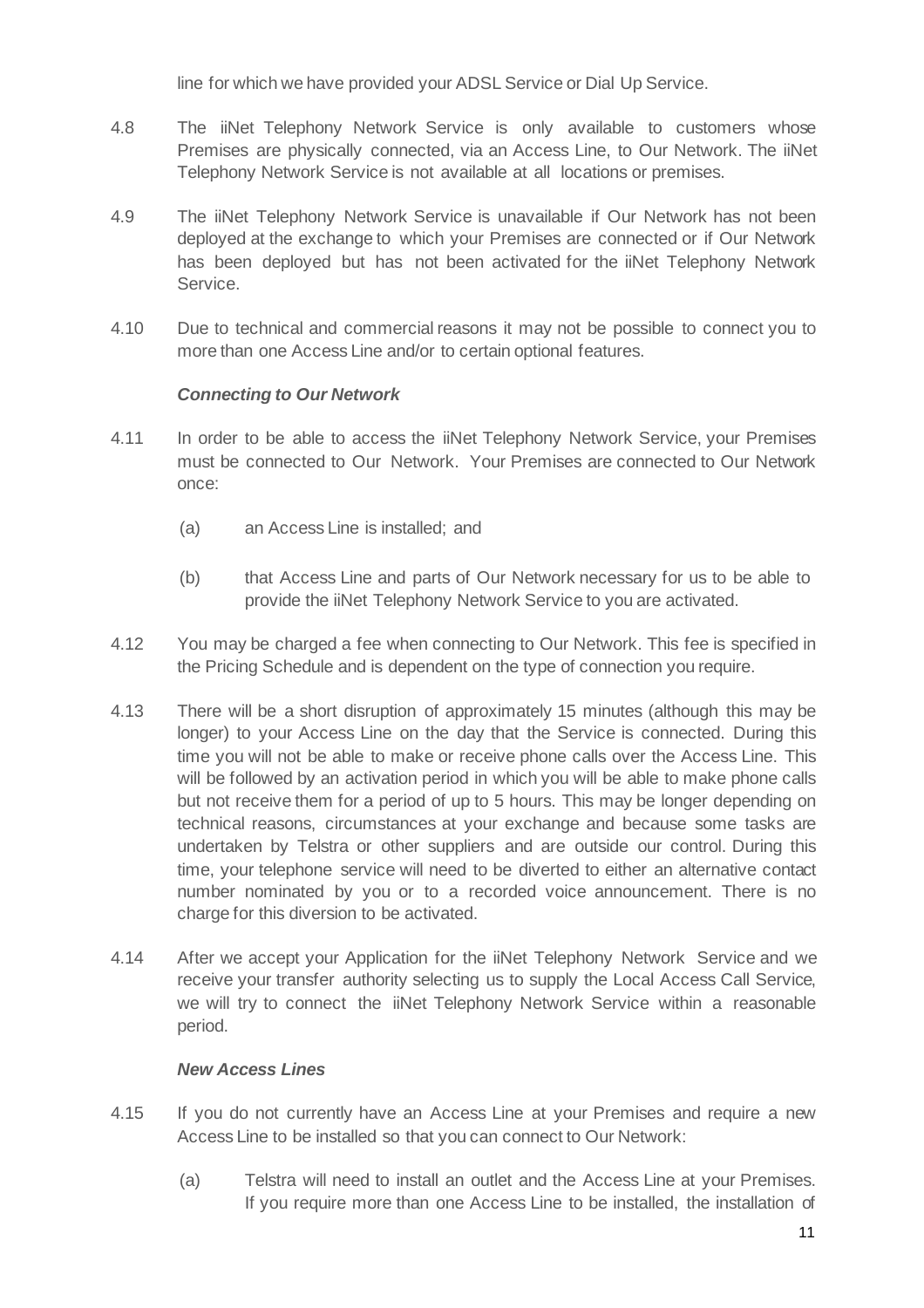further lines will need to be carried out by a qualified technician contracted by you and at your cost; and

(b) You must provide access to your Premises in accordance with clause 4.22.

#### *Service Commencement and Term*

4.16 You acquire, and we will provide, the iiNet Telephony Network Service from the date on which we have completed all steps necessary to enable you to acquire the iiNet Telephony Network Service from us, including to facilitate transfer and/or to install, test and activate the Access Line. We will continue to provide the iiNet Telephony Network Service to you until it is cancelled or transferred in accordance with our CRA.

#### *Use of the Line*

- 4.17 You acknowledge there may be a delay between when you select us to supply the Service and when our Suppliers have completed all steps necessary to enable you to acquire the Service from us. Similarly, if you wish to change your selection from us, there may be a delay between when you select a provider other than us and when that selection is implemented by that provider. To the extent permitted by law, we will not be liable for any delay, or any act or omission of, any third party in respect of the churn (i.e. transfer) process.
- 4.18 You are responsible to your previous provider for, and indemnify us against, (and agree to pay us for) all charges billed by your previous provider in relation to your access or use of the Access Line.
- 4.19 You may only cancel the supply of the iiNet Telephony Network Service in accordance with the terms of this CRA. Where you cancel the supply of the iiNet Telephony Network Service you will continue to be contractually responsible for all calls made over the Access Line prior to the transfer of the Access Line to the new provider.
- 4.20 If you vacate the Premises for which you have acquired the iiNet Telephony Network Services without first:
	- (a) terminating supply of the iiNet Telephony Network Service by giving 30 days' notice in writing to us; or
	- (b) assigning the Access Line to an incoming tenant or owner in accordance with clause 10.3(a)(A),

you and the incoming tenant or owner will be jointly and severally liable for use of the Access Line (including call charges) until you cease to acquire the iiNet Telephony Network Service in accordance with clause 10.3(a)(A).

# *Access to Premises and Equipment*

4.21 You must provide us or Telstra with safe access to the Premises: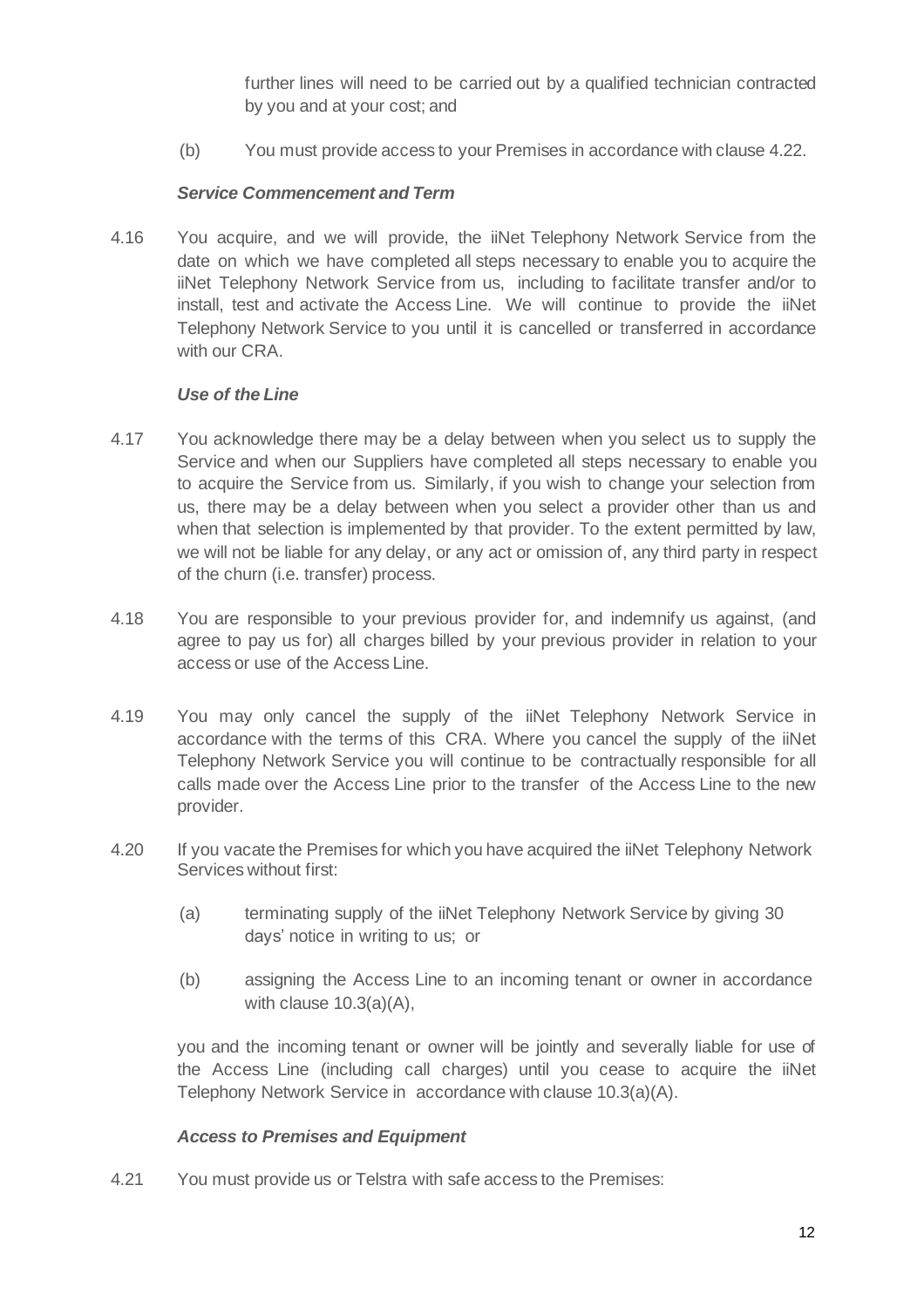- (a) to inspect or test a Facility which may be causing interference or danger; and
- (b) in connection with the installation, provision and maintenance or removal of the Service or a Facility.
- 4.22 Upon cancellation of the Service, you must permit Telstra to enter the Premises to remove any Facility belonging to Telstra connected with the iiNet Telephony Network Service. If Telstra is unable to gain access to the Premises, we may recover from you, and you must pay to us within 30 days of our demand, the value of the Facility as a debt due.
- 4.23 You must indemnify us against (and agree to pay us for) any claim by the owner or occupier of the Premises in relation to our or Telstra's entry onto those Premises.
- 4.24 The iiNet Telephony Network Service does not include the provision of cabling or equipment at the Premises. If additional cabling or equipment is required to supply the Service you are responsible for any charges or fees associated with this.
- 4.25 You must not connect to a Telstra Facility any equipment or cabling which does not meet the requirements of any law, rules or regulations or any technical standards issued by the ACMA.
- 4.26 You must not interfere with the operation of the iiNet Telephony Network Service or any Telstra Facility or make either unsafe and you acknowledge that the Telecommunications Act entitles Telstra or us to disconnect a Facility, Your Equipment or cabling in certain circumstances.

#### *Monitored services*

4.27 If there is a monitored service or alarm on your Premises, it is your responsibility to check that the monitored service is working following the installation of the iiNet Telephony Network Service. To the extent permitted by law, we will not be responsible for any loss that you may suffer as a result of a monitored service failing to work for any reason following the installation of the iiNet Telephony Network Service.

# **5. THE NETPHONE SERVICE**

#### *What is the Netphone Service?*

- 5.1 The Netphone Service is an enhanced voice communication service whereby the voice communication is converted into a digital signal (known as Internet Protocol or IP) and carried, in part, over a high-speed (broadband) Internet network as described in this clause 5 (the **Netphone Service**). This service is also referred to as "voice over IP". It is a secondary and separate service that is distinct from a standard telephone service.
- 5.2 The Netphone Service provides you with access to a local and long distance telephone service with the ability to make and receive: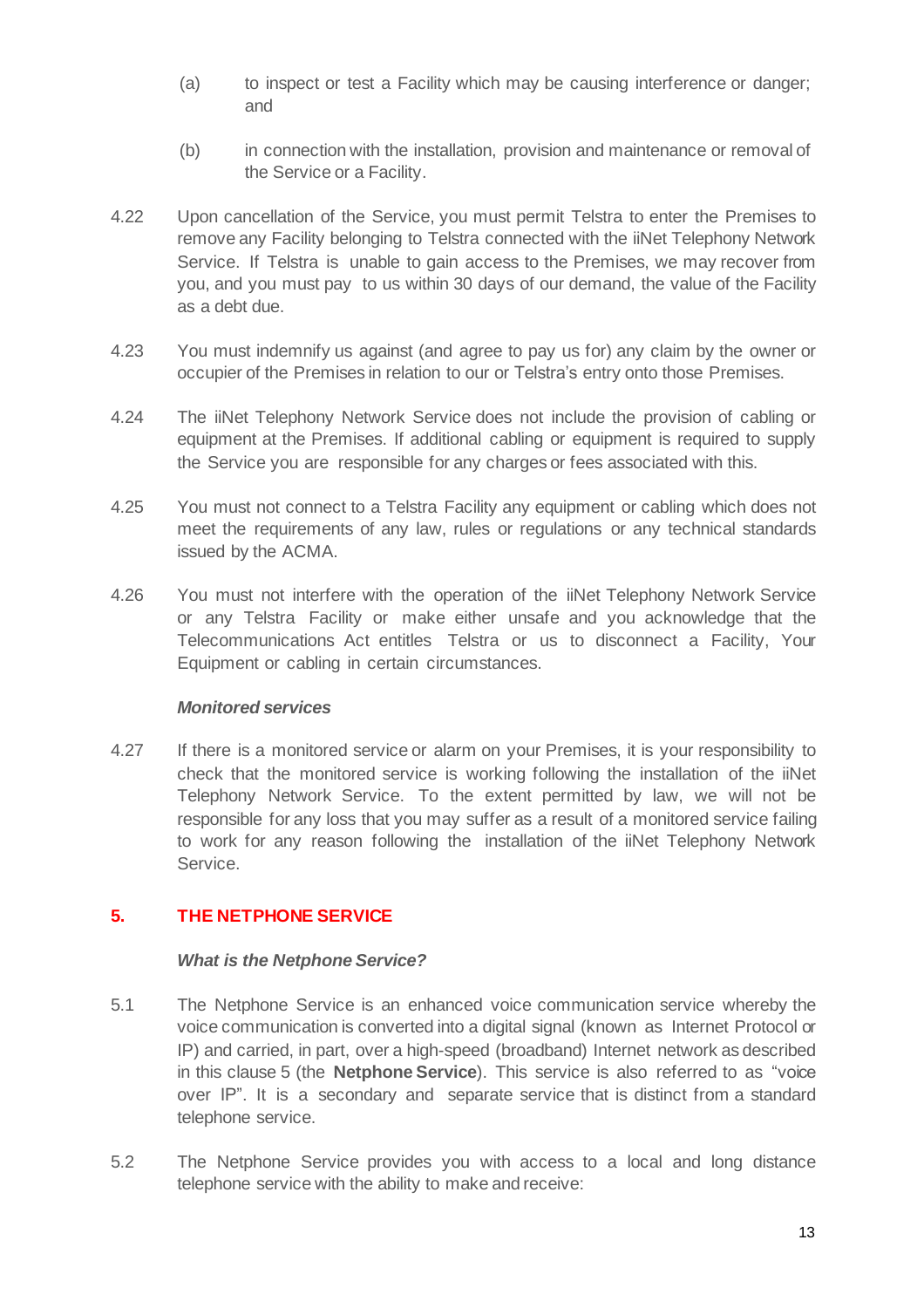- (a) National (STD), fixed to mobile, and international calls;
- (b) Local Calls;
- (c) Calls to directory assistance services (for example, calls to 1223 and 1225;
- (d) Calls to On-Net Numbers;
- (e) Calls to Emergency Services (000);
- (f) Calls to toll free call numbers (for example, 1300, 1800 and 13);
- (g) Domestic satellite services; and
- (h) a range of other telephone services and products described in the Pricing Schedule, including, where available Netphone telephone number/s, and provision of directory assistance and operator services.
- 5.3 You may request to have a directory listing of the telephone number associated with your Netphone Service where this option is available. The telephone number associated with your Netphone Service will not be listed unless you request us to do so. You may choose either:
	- (a) a full listing (name and full address); or
	- (b) a suppressed address listing (name and suburb only), where available.

If you chose to have the telephone number associated with your Netphone Service listed in a telephone directory and you subsequently wish the telephone number associated with your Netphone Service not to be listed in the telephone directory you may request, via such means and subject to such conditions as may be specified by us, that the telephone number associated with your Netphone Service not be listed in future editions of the directory.

- 5.4 Calls made using the Netphone Service can terminate to:
	- (a) the numbers referred to in clause 2.2; and
	- (b) numbers in the same Local Call charging zone as the calling number; and
	- (c) On-Net Numbers.

# *Restrictions on connection and use of the Netphone Service*

- 5.5 You acknowledge and agree that our supply of the Netphone Service is on terms that:
	- (a) you must also acquire from us one of our current Broadband Services;
	- (b) if your underlying Broadband Service is suspended, the corresponding Netphone Service is also suspended. When a Netphone Service is suspended only calls to 000 and customer support will function;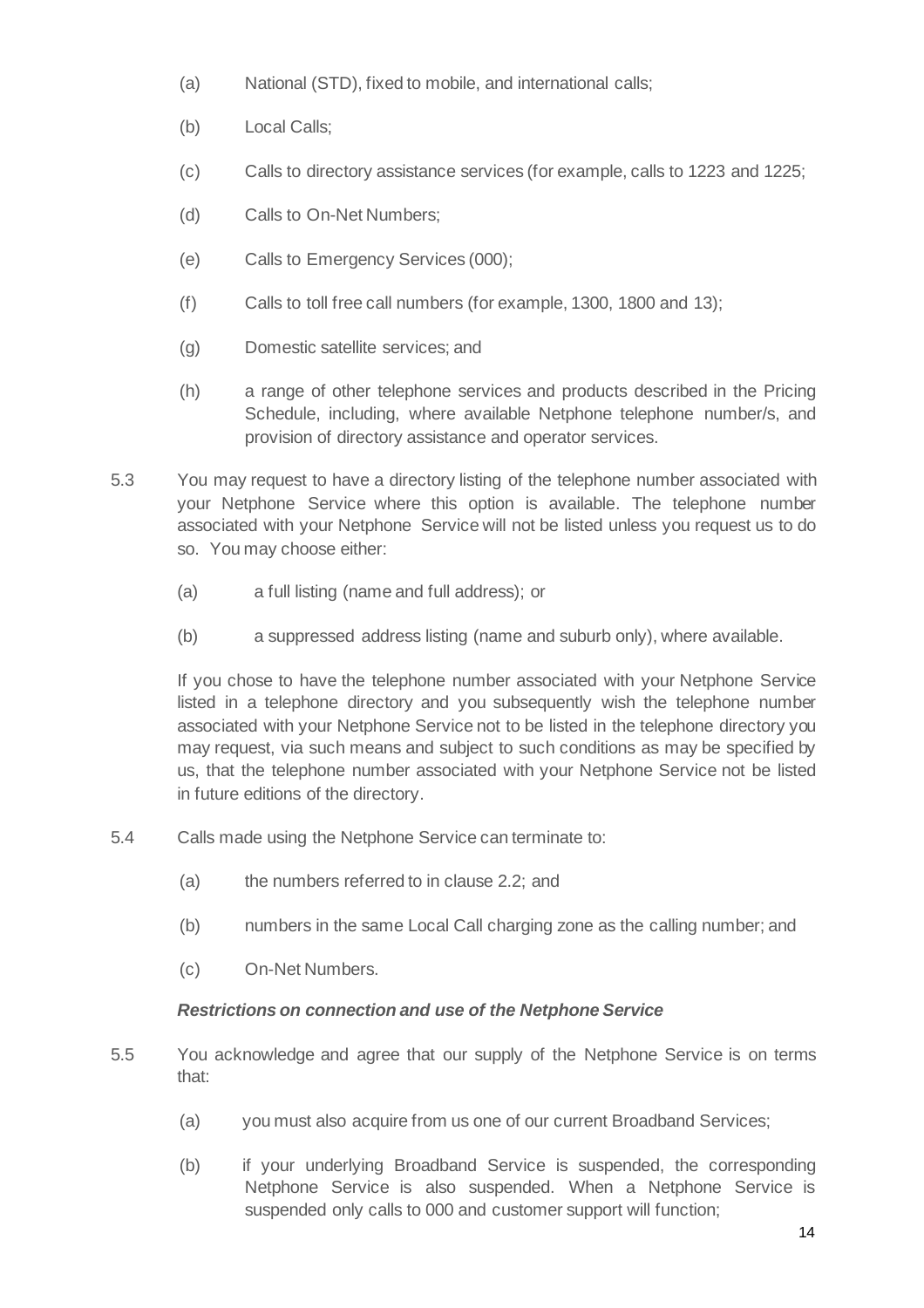- (c) cancellation of your underlying Broadband Service will result in the cancellation of the corresponding Netphone Service, and you may have to pay a Break Fee (as set out in the Pricing Schedule) if it is during a Contract Term;
- (d) you must only use the Netphone Service at the physical location where we supply your Broadband Service;
- (e) calls using an override code (such as 1414) are not supported when using the Netphone Service; and
- (f) calls to 19xx numbers are not available.
- 5.6 You acknowledge that in order to receive and access the Netphone Service:
	- (a) you must install, or arrange for the installation of, all Required Equipment;
	- (b) all Required Equipment used to connect to the Netphone Service must be compatible with the Netphone Service.
- 5.7 You acknowledge that:
	- (a) if any Required Equipment you supply yourself is not compatible with the Netphone Service or is faulty, you may not be able to access, operate or use the Netphone Service;
	- (b) the quality of the Netphone Service is not guaranteed. Your ability to access and the quality of the Netphone Service may be affected if there is an Interruption to the Broadband Service; and
	- (c) if you request a variation to the Broadband Service, the quality of the Service and/or your ability to access the Service may be affected during implementation of your request to vary the Broadband Service.
- 5.8 You acknowledge that if you are a customer on a Legacy broadband plan and you choose to add Netphone to your broadband plan, then you must also upgrade your Broadband Service to a currently sold broadband plan.
- 5.9 You acknowledge that if you relocate your Broadband Service and move to a different call collection area, you will be assigned a new Netphone number. In being assigned a new Netphone number, if you have a Legacy broadband plan, you will be required to upgrade your Broadband Service to a currently sold service.
- 5.10 Due to significant incidents of fraud affecting VOIP services, when the Netphone Service is operated by the end user at a location outside Australia, calls will be restricted to destinations within Australia only (i.e. calls to all other international destinations will not be permitted).
- 5.11 Configuration of the Netphone Service on the Netphone enabled router supplied with an NBN HFC Service plan, NBN FTTC Service plan, iiNet FTTB Service plan, VDSL2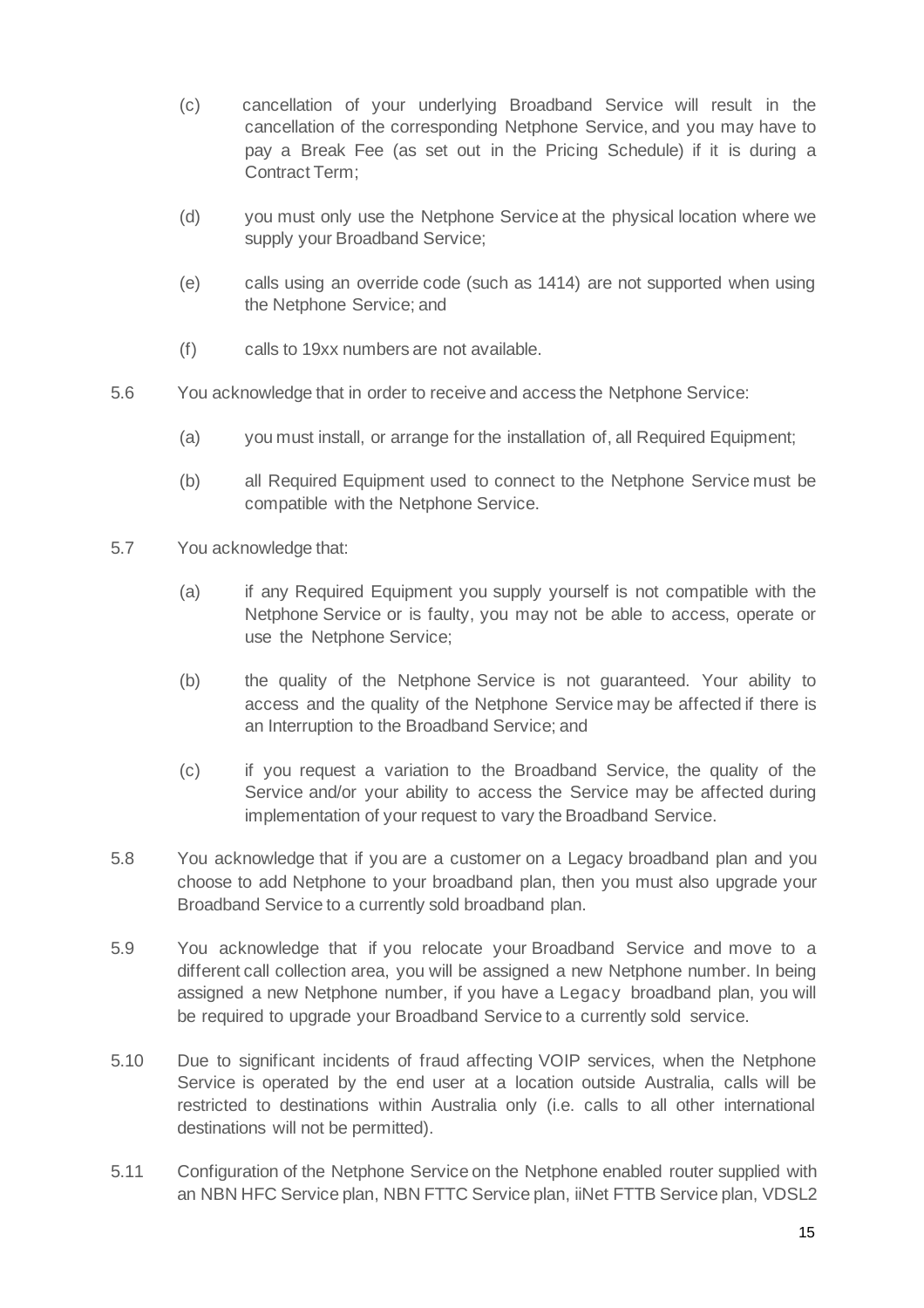or Cable Service plan with a plan name containing 'ULTRA' and most NBN Service plans applied for after 27 March 2018 is automated, and the Netphone Service configuration settings are not available to, accessible or configurable by You.

#### *Required Equipment*

- 5.12 We will provide you with the Required Equipment you order from us in your Application. This equipment may be new or "as new". Where the equipment is "as new", we will disclose this to you prior to dispatch. All risk in the Required Equipment passes to you on delivery. Title to the Required Equipment passes to you upon payment in full.
- 5.13 If we do not supply any or all of the Required Equipment to you, you will need to have purchased all of (or the remainder of) the Required Equipment before we can supply the Service to you. If you choose to supply some or all of the Required Equipment yourself, the operation of that equipment and any repairs to it will be your responsibility.
- 5.14 You must use a Netphone enabled router supplied by us to access the Netphone Service when supplied with an NBN HFC Service plan, NBN FTTC Service plan, iiNet FTTB Service plan, VDSL2 or Cable Service plan with a plan name containing 'ULTRA' and most NBN Service plans applied for after 27 March 2018.

#### *Warranty*

5.15 Where we supply any Required Equipment to you, we provide the warranty specified in the Warranty Information Statement at no extra cost. The warranty does not apply where you have supplied your own Required Equipment.

# *Emergency Services*

- 5.16 You acknowledge and agree that:
	- (a) the Netphone Service supports access to emergency call services (000 or other emergency service telephone numbers) but the Netphone Service will not be available in the event of a power failure or Interruption to your Broadband Service connection;
	- (b) the Netphone Service is not a substitute for a standard public switched telephone network (PSTN) and it is recommended that you maintain an alternative telephone service (PSTN or mobile) to make and receive calls and to ensure that you have on-going access to 000 and other emergency call services;
	- (c) we are not liable to you for any loss or damage you suffer or for any costs, expenses or charges you incur arising from any inability to access emergency call services using the Netphone Service and which is not a direct result of our fault or negligence;
	- (d) Your full address details set out in your Application will be provided when notifying emergency call services organisations of your location in the event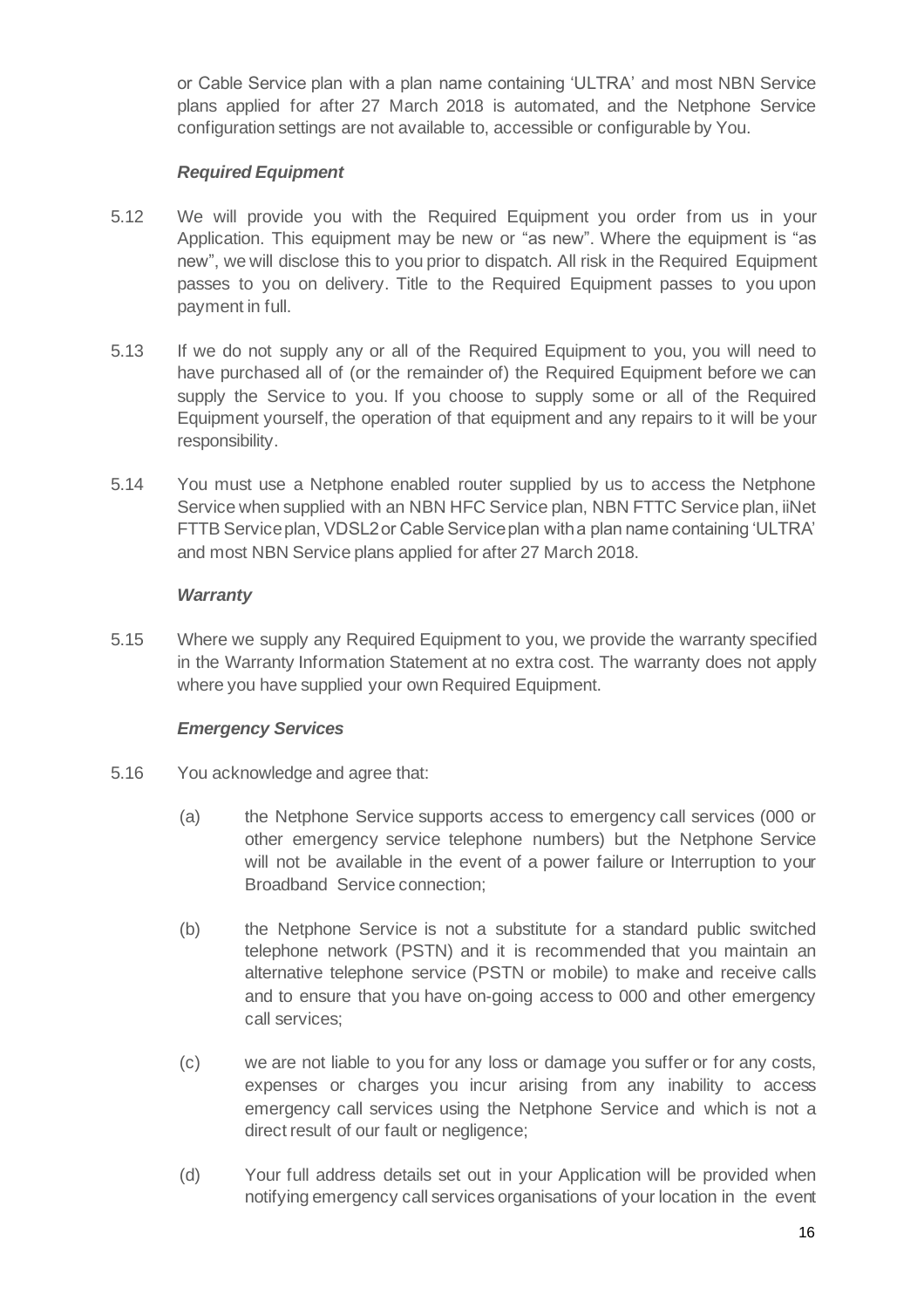of an emergency. It is your responsibility to ensure that this information is current and to contact us if this information changes;

- (e) the Netphone Service will not be available in the event of a power failure or power outage, including access to emergency call services. In the event that there is an interruption to the power supply, the Netphone Service will not be available until power is restored. A power failure or disruption may require you to reset or reconfigure the Netphone enabled modem/router prior to utilising the Netphone Service. For this reason, we strongly recommend that you do not disconnect your primary standard telephone service
- (f) if your Broadband Service is an NBN Service, and your connection is not working or is set up incorrectly or there is a power failure, the Netphone Service will not work until the NBN Service is restored (even if you have a battery backup unit).

# **6. THE BUSINESS VOICE SERVICE**

#### *What is the Business Voice Service?*

- 6.1 The Business Voice Service is an enhanced voice communication service whereby the voice communication is converted into a digital signal (known as Internet Protocol or IP) and carried, in part, over a high-speed (broadband) Internet network as described in this clause 6 (the **B u s i n e s s V o i c e Service**). This service is also referred to as "voice over IP". It is a secondary and separate service that is distinct from a standard telephone service.
- 6.2 The Business Voice Service provides you with access to a local and long distance telephone service with the ability to make and receive
	- (a) National (STD), fixed to mobile, and international calls;
	- (b) Local Calls;
	- (c) Calls to directory assistance services (for example, calls to 1223 and 1225; and
	- (d) Calls to On-Net Numbers; and
	- (e) Calls to Emergency Services (000); and
	- (f) Calls to toll free call numbers (for example, 1300, 1800 and 13); and
	- (g) Domestic satellite services; and

a range of other telephone services and products described in the Pricing Schedule, including, where available Business Voice telephone number/s, and provision of directory assistance and operator services.

6.3 Calls made using the Business Voice Service can terminate to: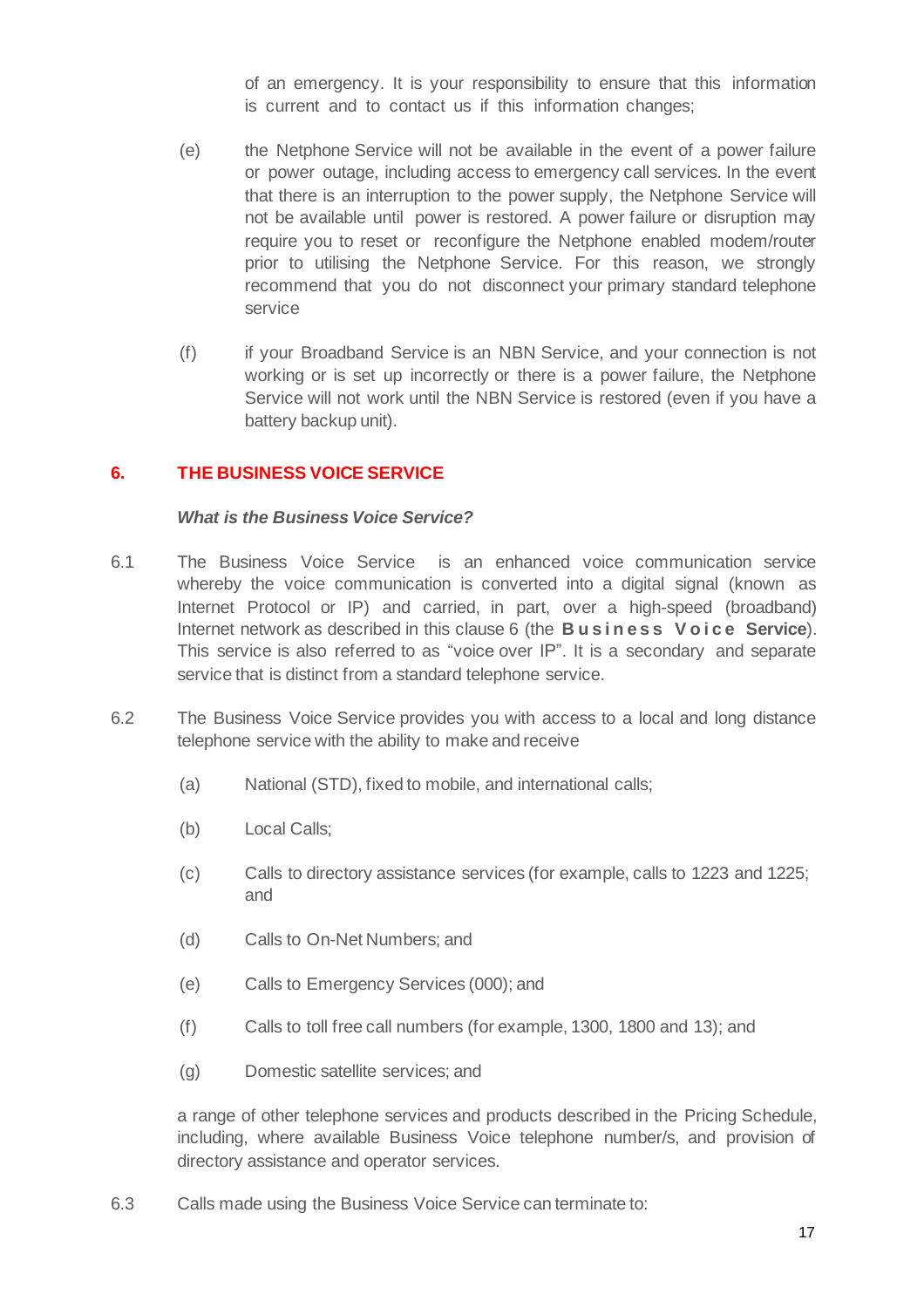- (a) the numbers referred to in clause 2.2; and
- (b) numbers in the same Local Call charging zone as the calling number; and
- (c) On-Net Numbers.

#### *Restrictions on connection and use of the Service*

- 6.4 You acknowledge and agree that our supply of the Business Voice Service is on terms that:
	- (a) quality or performance of the Business Voice service is not guaranteed if you use the service over an internet connection other than one of our current broadband products;
	- (b) calls using an override code (such as 1414) are not supported when using the Business Voice Service; and
	- (c) calls to 19xx numbers are not available.
- 6.5 You acknowledge that in order to receive and access the Service:
	- (a) you must install, or arrange for the installation of, all Required Equipment;
	- (b) all Required Equipment used to connect to the Service must be compatible with the Service.
- 6.6 You acknowledge that:
	- (a) if any Required Equipment you supply yourself is not compatible with the Business Voice Service or is faulty, you may not be able to access, operate or use the Service;
	- (b) the quality of the Business Voice Service and/or your ability to access the Service may be affected if there is an Interruption to the Broadband Service; and
	- (c) if you request a variation to the Broadband Service, the quality and/or your ability to access the Business Voice Service may be affected during implementation of your request to vary the Broadband Service.
- 6.7 Due to significant incidents of fraud affecting VOIP services, when the Business Voice Service is operated by the end user at a location outside Australia, calls will be restricted to destinations within Australia only (i.e. calls to all other international destinations will not be permitted).

# *Required Equipment*

6.8 To use the Business Voice Service you must have installed a broadband connection.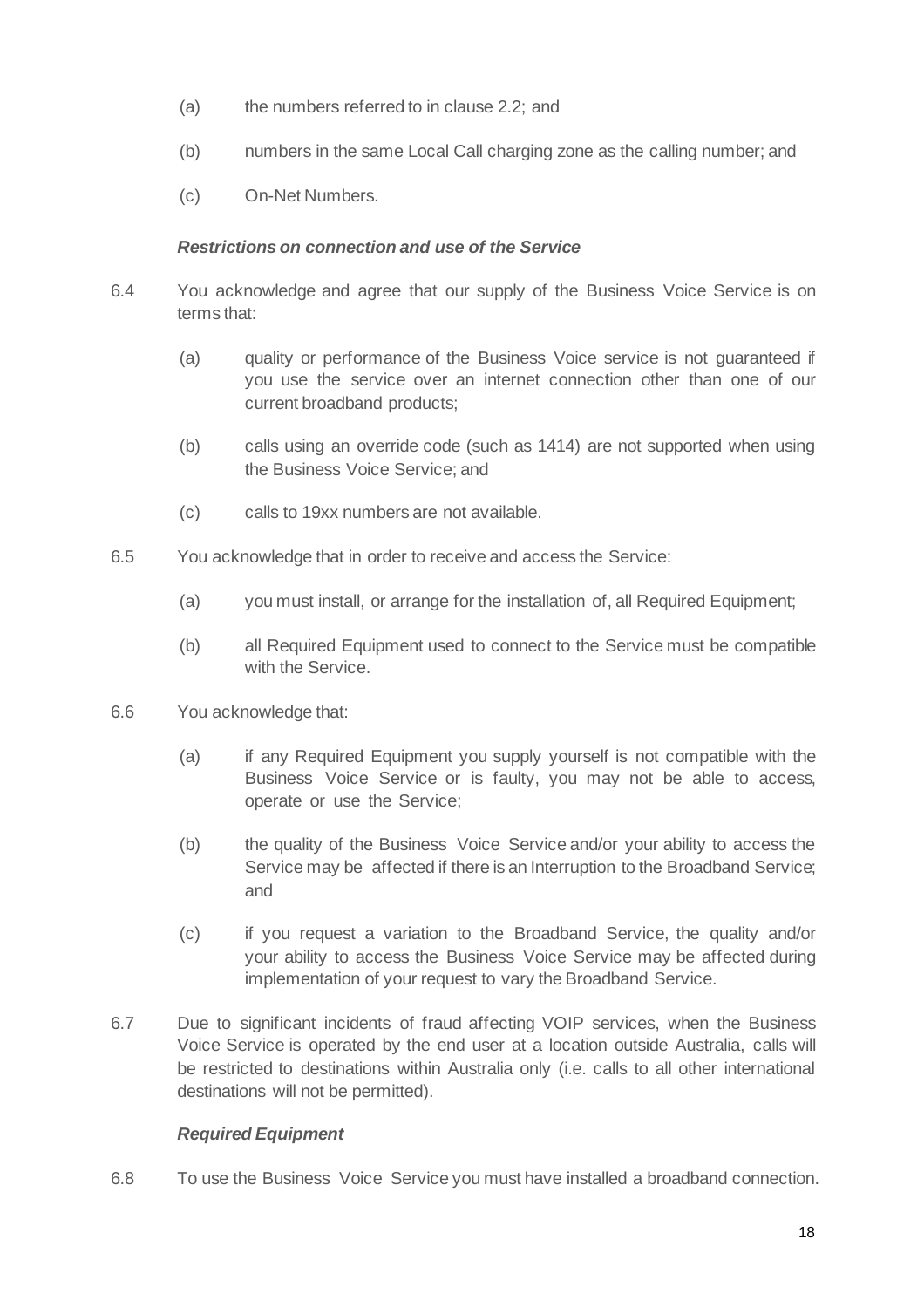- 6.9 We will provide you with the Required Equipment you order from us in your Application. This equipment may be new or "as new". Where the equipment is "as new", we will disclose this to you prior to dispatch. All risk in the Required Equipment passes to you on delivery.
- 6.10 All equipment supplied by us remains our property, unless agreed otherwise.
- 6.11 If we do not supply any or all of the Required Equipment to you, you will need to have purchased all of (or the remainder of) the Required Equipment before we can supply the Business Voice Service to you. If you choose to supply some of the Required Equipment yourself, the operation of that equipment and any repairs to it will be your responsibility.
- 6.12 You will install the Business Voice Service at the Premises. You will be responsible for the cost of any third party services that may be required in connection with the installation of the Business Voice Service to the Premises (eg electrician or licensed cabler).
- 6.13 If you notify us that your Hardware and/or equipment contain faulty components, you must give us sufficient information to assess the kit components (including allowing us to test your equipment to evaluate its performance). If we find that the relevant component is not faulty, we may charge you a service fee. We will tell you the amount of the service fee before we test the hardware and equipment.

#### *Warranty*

6.14 Where we supply any Required Equipment to you, we provide the warranty specified in the Warranty Information Statement at no extra cost. The warranty does not apply where you have supplied your own Required Equipment.

# *Emergency Services*

- 6.15 You acknowledge and agree that:
	- (a) the Business Voice Service supports access to emergency call services (000 or other emergency service telephone numbers) but the Business Voice Service will not be available in the event of a power failure or Interruption to your Broadband Service connection;
	- (b) the Business Voice Service is not a substitute for a standard telephone service (PSTN) and it is recommended that you maintain an alternative telephone service (PSTN or mobile) to make and receive calls and to ensure that you have on-going access to 000 and other emergency call services;
	- (c) we are not liable to you for any loss or damage you suffer or for any costs, expenses or charges you incur arising from any inability to access emergency call services using the Business Voice Service and which is not a direct result of our fault or negligence;
	- (d) Your full address details set out in your Application will be provided when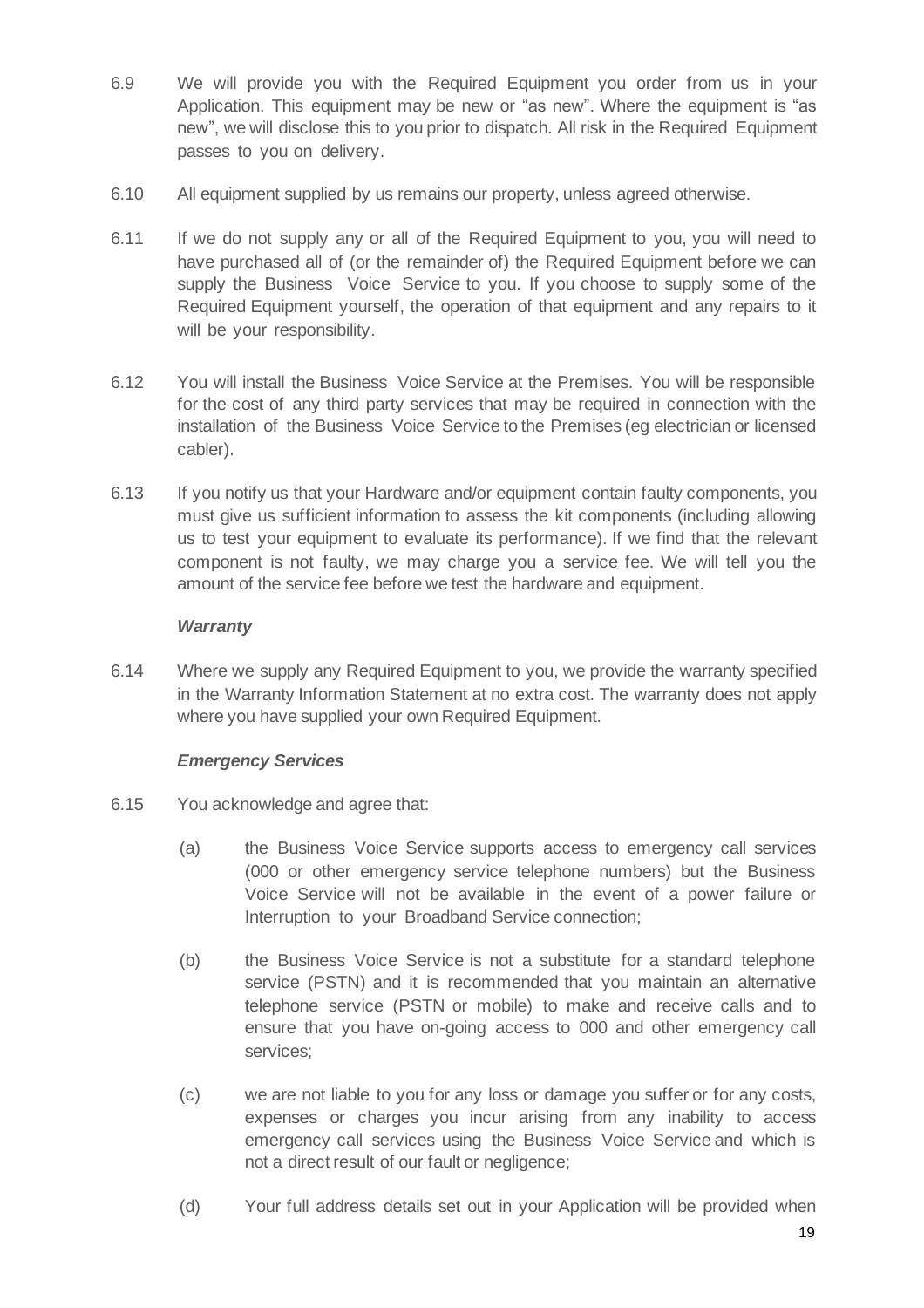notifying emergency call services organisations of your location in the event of an emergency. It is your responsibility to ensure that this information is current and to contact us if this information changes;

- (e) the Business Voice Service is not supported if operating across multiple sites due to the limitation of having a single service address identifying your location in the event of an emergency; and
- (f) the Business Voice Service will not be available in the event of a power failure or power outage, including access to emergency call services, if the power failure results in loss of internet connection. In the event that there is an interruption to the power supply and subsequent internet connection, the Business Voice Service will not be available until power is restored. A power failure or disruption may require you to reset or reconfigure the Business Voice enabled modem/router prior to utilising the Business Voice Service. For this reason, we strongly recommend that you do not disconnect your primary standard telephone service.

# **7. UNREASONABLE USE**

#### *Additional acceptable use requirements*

- 7.1 In addition to the iiNet Group Acceptable Use Policy referred to in clause 1.2(g) of the General Terms, your use of the Service is also subject to the following additional conditions:
	- (a) You must not, and you must ensure that any person who uses your Service does not, unreasonably use our Services. We consider unreasonable use of our Services to include:
		- (A) residential plans being used other than for domestic use;
		- (B) using telephone systems capable of making multiple and/or simultaneous outbound calls over a single line via an IP PBX or similar software or hardware, when subscribed on a single-line business plan;
		- (C) single-line business plans being used by businesses for commercial use and/or activities which normally include incoming or outgoing telephone traffic greater than would be reasonably expected for a single-line business user; or
		- (D) running a telemarketing business or call centre, re-supplying or reselling the Service, or other similar activities (other than when you have notified us prior to completing an Application and we have given our consent for you to use the Service in this manner).
	- (b) Any breach of clause 7.1(a) in relation to the Service shall be deemed to be a breach of the iiNet Group Acceptable Use Policy referred to in clause 1.2(g) of the General Terms.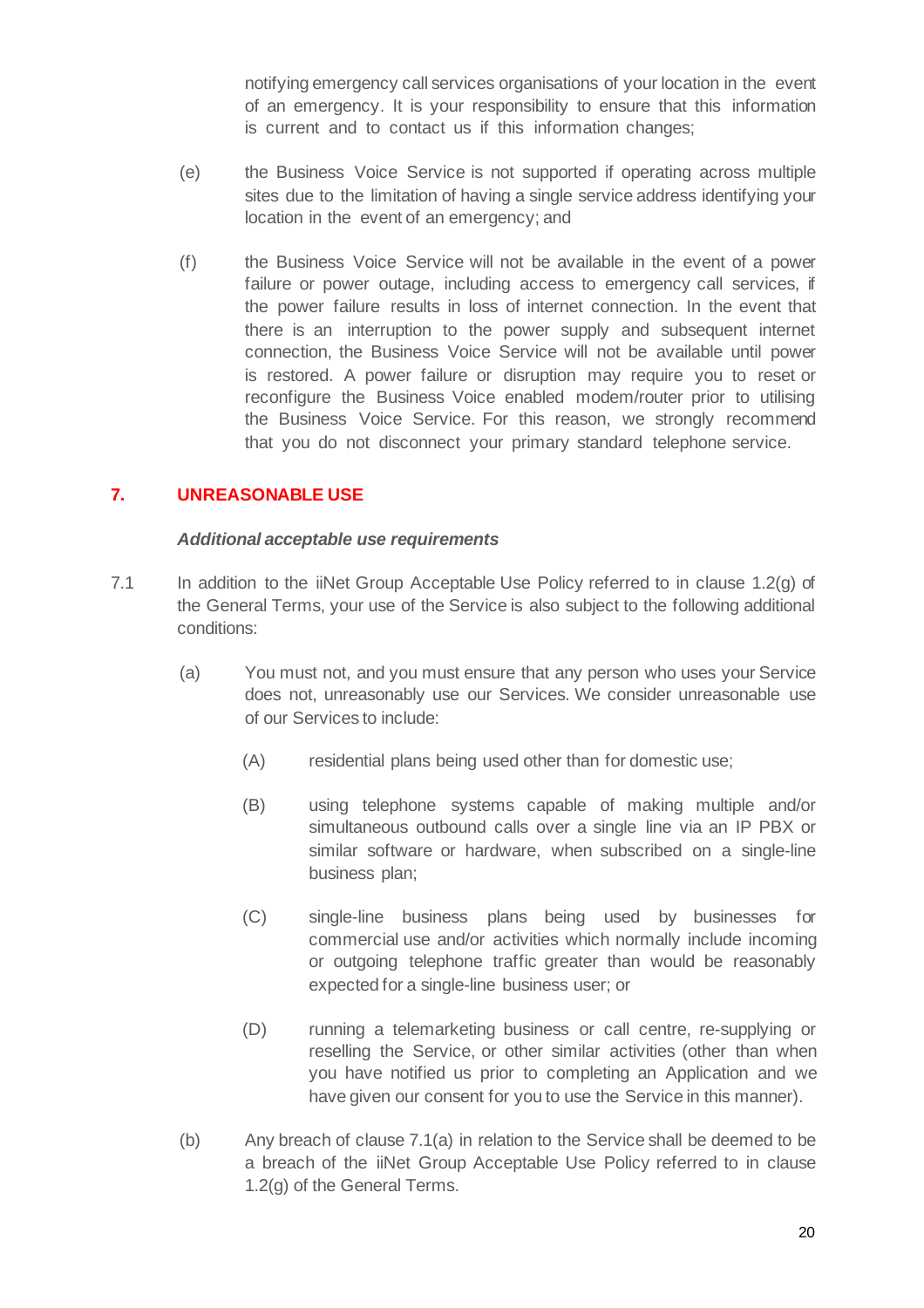# **8. CHARGES AND BILLING**

#### *Charges*

- 8.1 You must pay the charges for the Service set out in the Pricing Schedule and any other charges set out in your Application in accordance with the General Terms and any applicable provisions in the Pricing Schedule.
- 8.2 Using a 1414 override code to make a Local Call whilst Preselected to us will incur the toll rates set out in the Pricing Schedule. Premium rate services and speciallytariffed services are charged at the rates set out in the Pricing Schedule.
- 8.3 Prior to making calls, you may be able to obtain an estimate of the call charges payable by using the "Call Calculator" tool available on our Website. However, this tool can only be used to provide an estimate of call charges and you should check the Pricing Schedule, the calling costs set out on our Website and any additional charges specified in your Application for all charges payable by you.

#### *Bills*

- 8.4 We will endeavour to bill you on the same day each month commencing from the Service Commencement Date.
- 8.5 Your bill will be electronically mailed to the email address you provide to us from time to time. Printed paper invoices requested by you will incur a monthly fee per invoice as set out in the Pricing Schedule. An itemised bill is available online through our customer account management Website (Toolbox or MyAccount, as applicable to you) using the Call Tracker and is available 24 hours, 7 days a week.
- 8.6 You agree that your bill will contain only a summary of your total call charges, provided that we will make available itemised call details in accordance with clause 8.6. You will need to use your username and password from your current Internet account to access this information.

# *Payment*

- 8.7 You must pay the charges for the Service by direct debit payment from your credit card or nominated bank account.
- 8.8 If you choose to provide us with your credit card details for the purposes of paying for the Service, we may:
	- (a) charge all fees to your credit card on a monthly basis from the Service Commencement Date;
	- (b) disclose your credit card details to, and obtain information from, any financial institution or credit card issuer to verify the credit card details; and
	- (c) take steps to verify that there is sufficient credit on your credit card account to meet likely fees.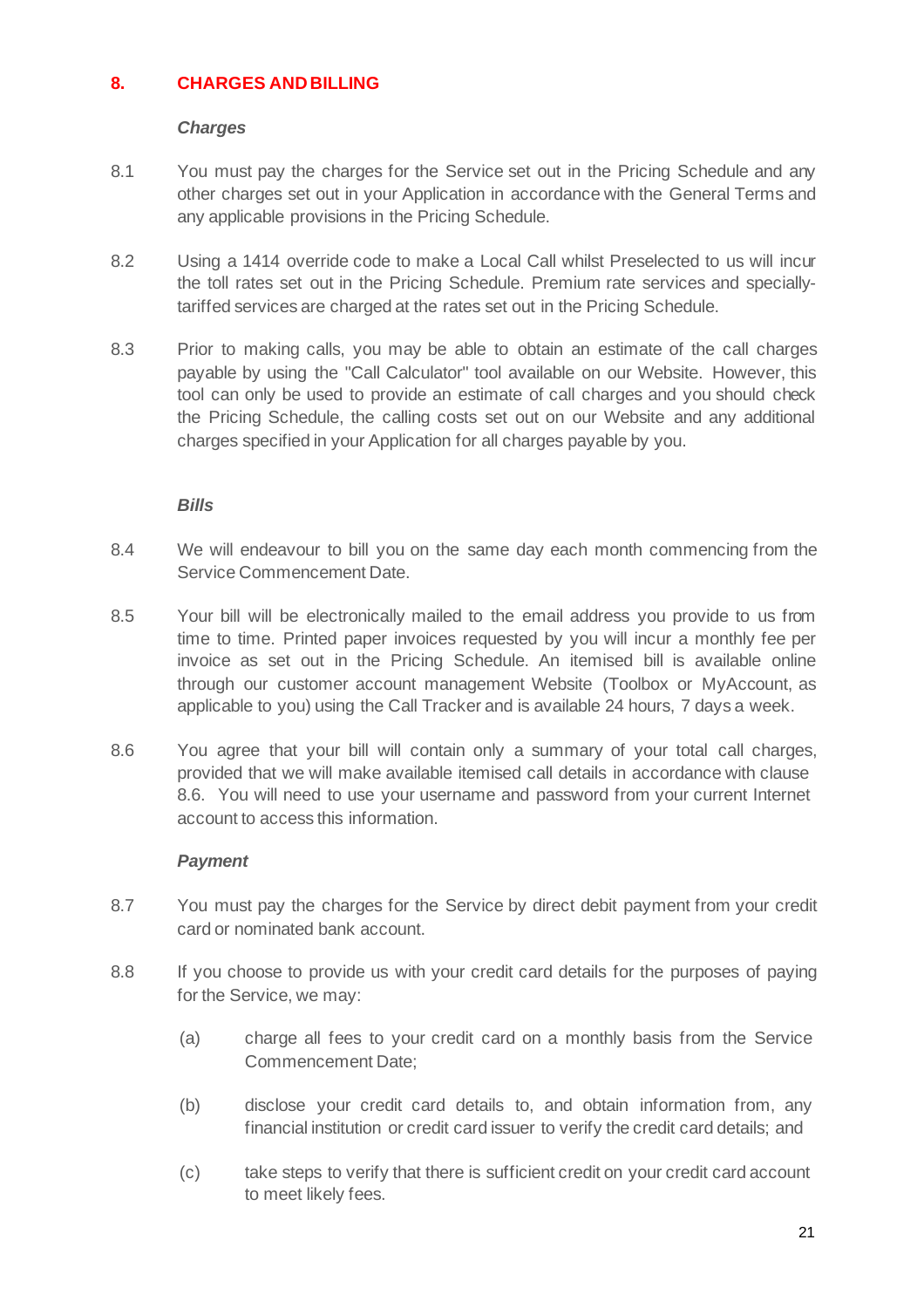8.9 If a direct debit from your bank account or from your credit card is declined for any reason we may impose a Decline Fee (as set out in the Pricing Schedule).

# *Timed Call Charges*

8.10 You must pay for all timed calls made using the Service calculated from the time of initiation of the call to successful termination of the call. In this regard, you are responsible for ensuring that all calls made by you or another person (whether with or without your consent) using the Service are successfully terminated, meaning that the call is completed and successfully disengaged. Your liability under this clause 8.10 does not apply to the extent that the calls were a result of hacking or unauthorised access that we caused or contributed to.

# **9. QUALITY OF SERVICEAND FAULTS**

#### *Service availability*

- 9.1 We will use due care and skill in providing the Service. However, given the nature of telecommunications systems (including the Service's reliance on systems and services not owned or controlled by us), we cannot promise that the Service will be continuous, fault-free or accessible at all times or that the Service is available in each place within a Service coverage area. This clause does not limit your rights under the Australian Consumer Law or in relation to Interruptions to the Service, as set out in clauses 14.4 to 14.8 of the General Terms.
- 9.2 We are responsible for providing the Service up to the Network Boundary. You are responsible for all customer cabling. The "Network Boundary" for a Voice over Internet Protocol Service is the same as for the underlying Broadband Service. The "Network Boundary" for the Full Phone Service is the network side of the main distribution frame (i.e. the side furthest away from the customer), if the Premises has a main distribution frame; or; if the Premises does not have a main distribution frame, the network boundary point as determined under section 22 of the *Telecommunications Act 1997* (Cth).
- 9.3 We or Telstra can change the technical specifications of the Service at any time for operational and network planning reasons. We will give you prior written notice of changes which will have a more than minor detrimental impact on your use of the Service and, in such cases; you may cancel the Service in accordance with clause 1.4 of the General Terms.

# *Call Tracker*

- 9.4 You can monitor calls which you make using the Service by using the Call Tracker at our customer account management Website (Toolbox or MyAccount, as applicable to you). You must use your username and password provided by us in order to access the Call Tracker.
- 9.5 If you have any queries regarding any of the calls made using the Service and recorded on the Call Tracker, please contact us by telephoning or emailing a Customer Service Representative.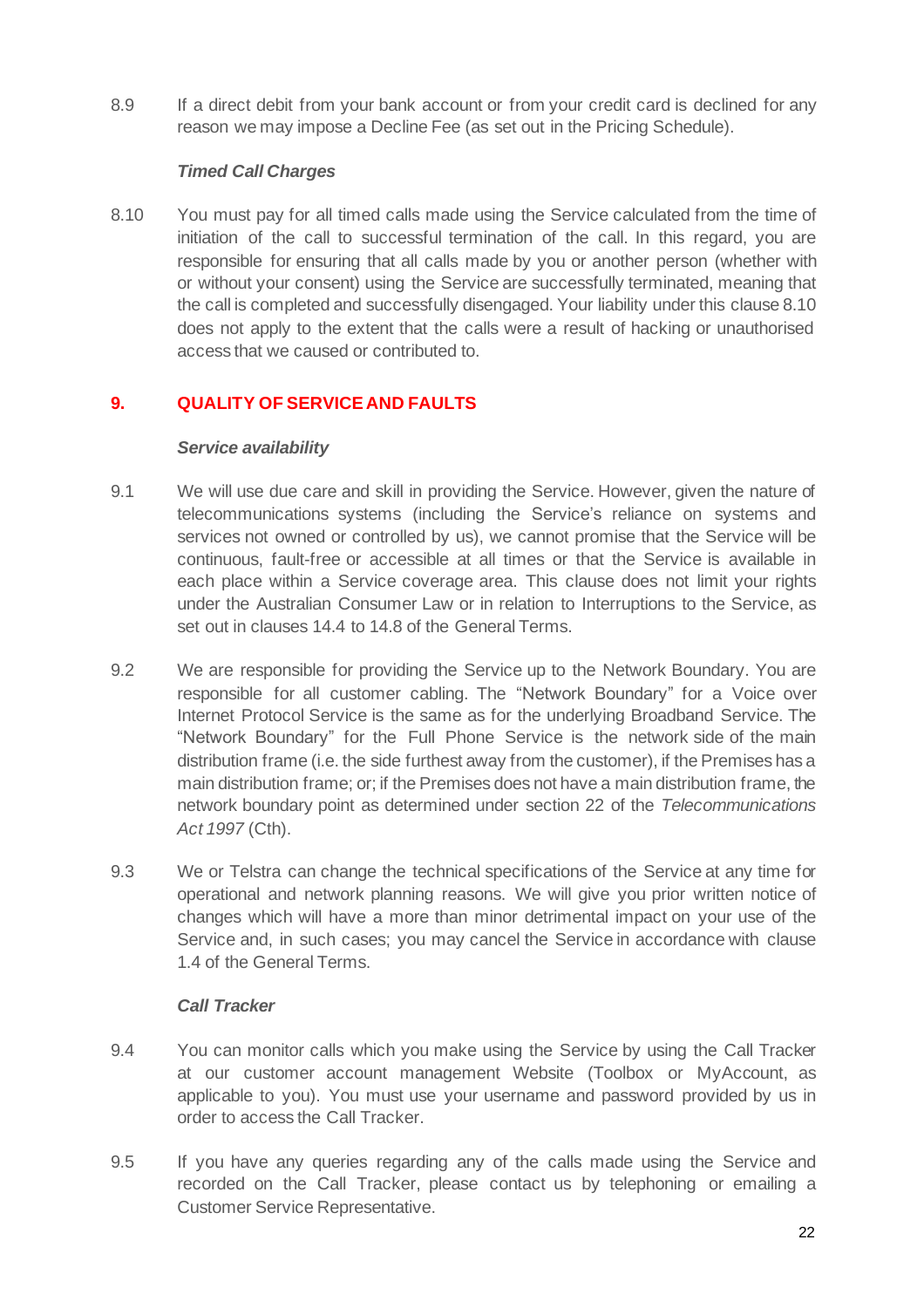# *Fault reporting*

9.6 If you become aware of any fault in the Service (for example, you are disconnected during a call, experience a bad line call, or the Service is unavailable for use), hang up from the call immediately and report the fault to us by telephoning or emailing a Customer Service Representative.

#### *Fault repair*

9.7 We aim generally to repair faults in the Service (up to the boundary of Our Network) as soon as practicable after you notify us of the fault. From time to time we may rely on third parties such as Telstra to repair faults to your Service. If you and we are not able to resolve your complaint to your satisfaction, you may refer your complaint to the Telecommunications Industry Ombudsman or the ACMA.

#### *Credit*

9.8 Subject to our obligations in the Customer Service Guarantee, if we consider that you have received poor service from us, we may, in our absolute discretion, provide a credit to you in relation to your future use of the Services. These credits must be used by you before the termination or expiry of the Services and will not be transferable or redeemable for cash.

#### *Informing Telstra and our other Suppliers*

- 9.9 In respect of the Access Line available through the Full Phone Service or the iiNet Telephony Network Service, we are reselling Telstra or our other Suppliers' services and, where there is a fault, we will therefore need to inform Telstra or our relevant Supplier of the fault report and request Telstra or our other Supplier to investigate and correct the fault. Telstra or our other Supplier may need to contact you about the fault report and you must provide Telstra or our other Supplier with the assistance and access to the Premises it reasonably requires.
- 9.10 In respect of the Preselect Service, we use the services of other Suppliers (including Telstra) in order to supply the Service to you, and will need to inform such other Suppliers of any fault report and may request such other Suppliers to investigate and correct any fault. Accordingly, other Suppliers may need to contact you about the fault report and you must provide such other Suppliers with the assistance and access to premises they reasonably require.

# **10. CANCELLATION AND SUSPENSIONOF SERVICE**

- 10.1 We may, without liability, cancel supply of the Service to you after giving you 21 days' notice, if:
	- (a) you cease to acquire from us a current Broadband Service or Dial Up Service;
	- (b) you continue to use override codes after we give you notice; or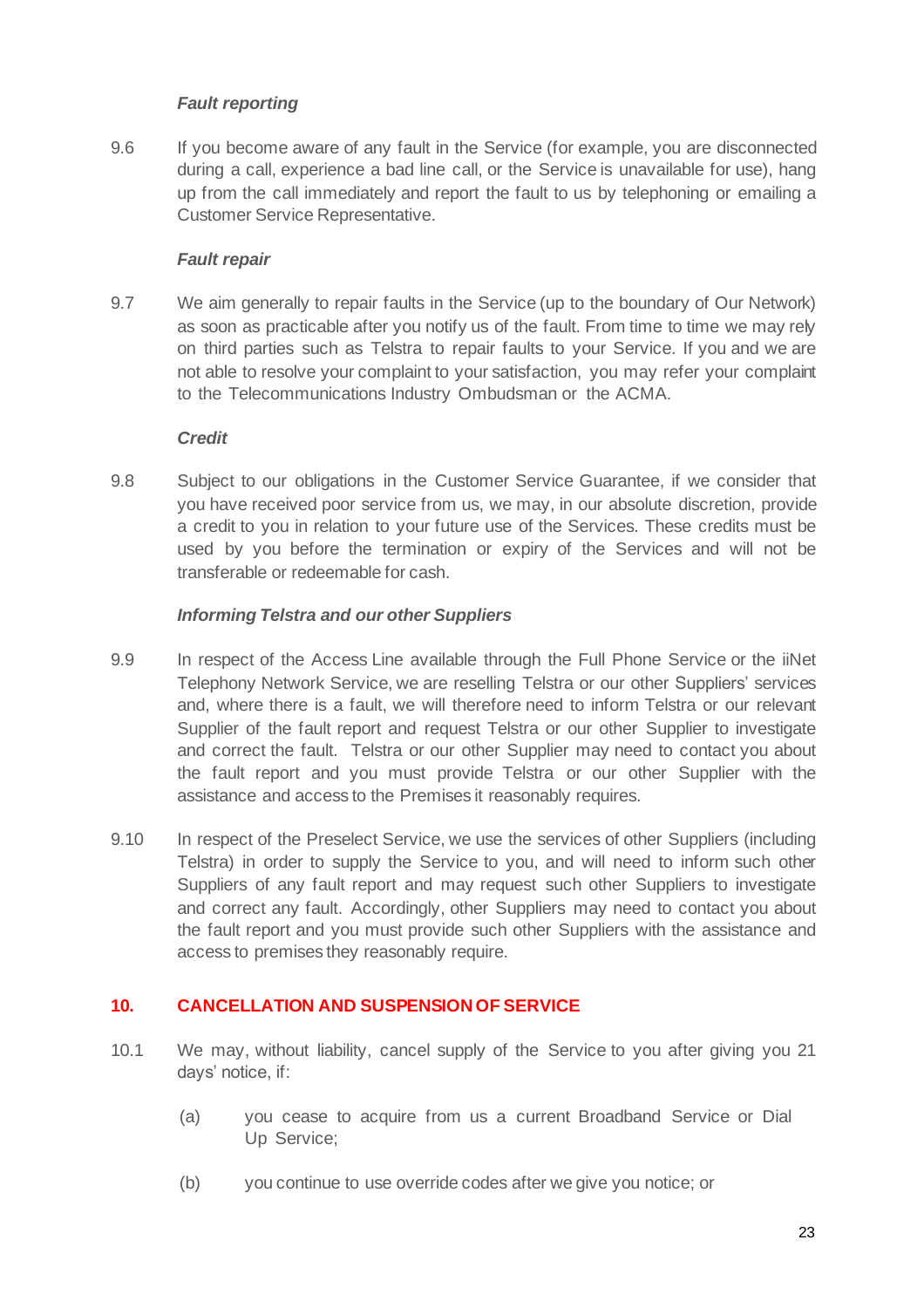- (c) your Access Line ceases to be Preselected to us and you do not rectify it or we are unable to, or elect not to change the Preselection back in accordance with clause 4.7.
- 10.2 We may, without liability, immediately cancel supply of the Netphone Service to you by giving you 21 days' notice, if at any time you cease to acquire from us your Broadband Service.
- 10.3 You will cease to acquire:
	- (a) the Full Phone Service or the iiNet Telephony Network Service:
		- (A) if we continue to provide the Service over the Access Line, but responsibility for the Service is to be transferred from you to another person, from the date on which we accept that person as a customer by implementing the necessary changes in the Service account details; or
		- (B) if we are to cease supplying the Service, from the date from which Telstra or our other Supplier ceases to regard us as being contractually responsible to them for the Access Line.
	- (b) the Preselect Service:
		- (A) if we continue to provide the Preselect Service over the Access Line, but responsibility for the Service is to be transferred from you to another person, from the date on which we accept that person as a customer by implementing the necessary changes in the Service account details; or
		- (B) if we are to cease supplying the Preselect Service, from the date on which your new supplier notifies us that the Preselection change of your Access Line to your new supplier has been implemented.
- 10.4 Our rights to suspend or terminate the Service under this clause 10, or any other clause of this ServiceDescription, are in addition to our rights to suspend or terminate the Service under the General Terms of our CRA.

# **11. PHONE NUMBERS AND NUMBER PORTABILITY**

#### *Selection and assignment of Phone Numbers*

11.1 All Phone Numbers are selected, issued and used in accordance with the *Telecommunications Numbering Plan* and any numbering instruments issued pursuant to the Telecommunications Act. In order to comply with these requirements or with the requirements of any Regulatory Authority which administers Phone Numbers, we may be required to vary, withdraw, suspend or reassign a Phone Number assigned to your Access Line. We will give you as much prior notice as is reasonably practicable.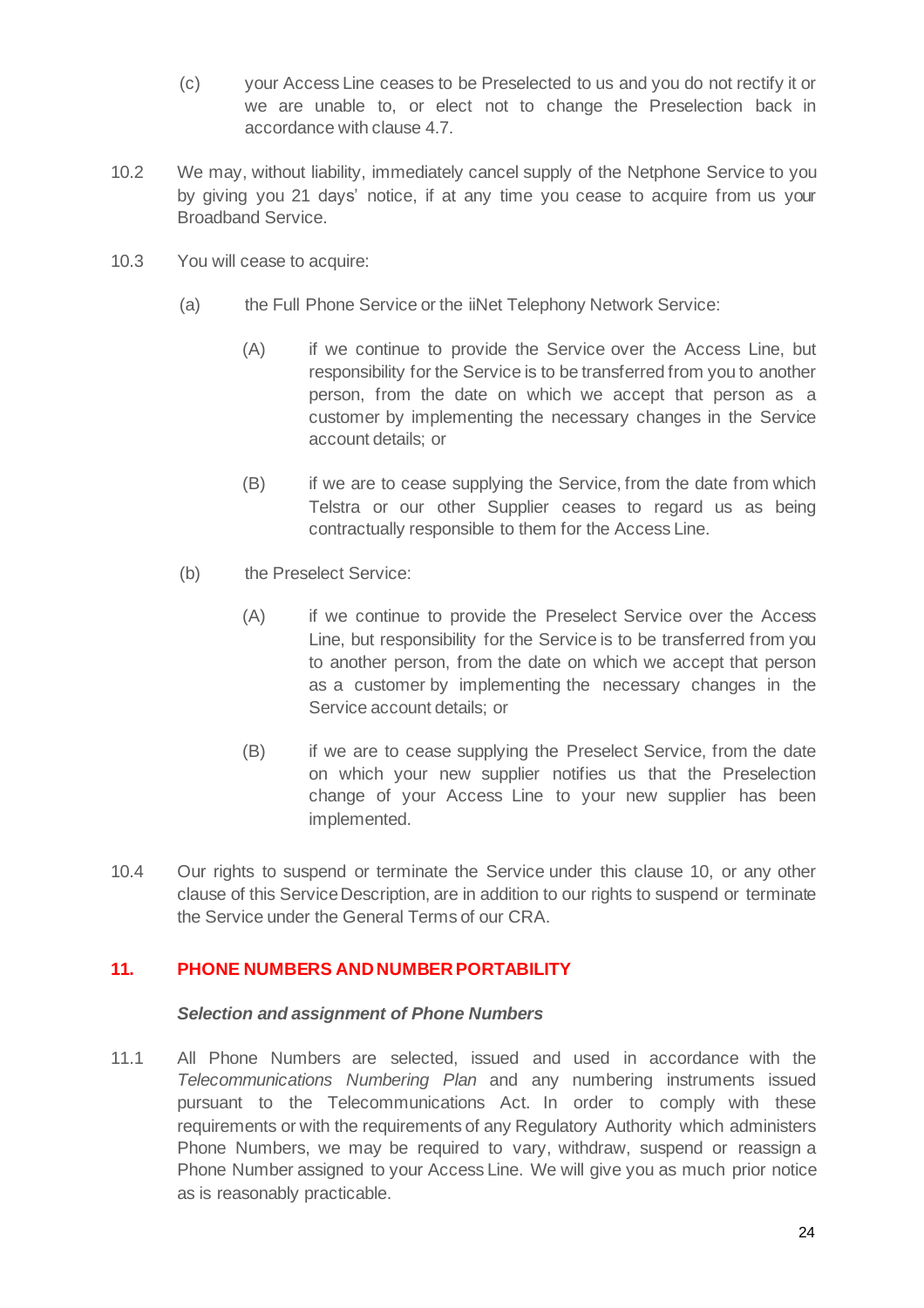11.2 We are responsible for selecting and assigning the Phone Number for a Service unless you port your Phone Number from your previous supplier's service.

#### *Porting your Phone Number*

- 11.3 If you are a customer who is connected to a Network other than ours and you wish to acquire the Service, you may be able to retain (port) your existing telephone number, subject to availability and technical and commercial considerations.
- 11.4 The porting of your Phone Number will be conducted in accordance with the relevant Communications Alliance codes. You may port your Phone Number if it is declared portable in accordance with the porting requirements administered by the relevant Regulatory Authority and no exemption from such obligations has been granted. If you have ported your Phone Number from another service provider and the Service is subsequently terminated under our CRA or you terminate the Service without reconnecting to another service provider, you will no longer have the right to use that Phone Number. Similarly, if you port your Phone Number from us to another service provider and are then disconnected you will no longer have the right to use the Phone Number.
- 11.5 In order to port your Phone Number to us, you must complete and sign a Porting Authority Form (PAF). You warrant to us that all information supplied by you in the PAF is complete and correct. You indemnify us against (and agree to pay us for) any loss, liability, claim, damage, costs, expenses and charges reasonably incurred by us as a result of, or in connection with, the porting of any Phone Number to us which you authorise us to port but which Phone Number has not been validly assigned or allocated to you, or otherwise in connection with any incorrect or incomplete information supplied by you in the PAF.
- 11.6 Your previous telephone provider may charge you for porting and there may be other costs and obligations such as early termination fees payable to your previous telephone provider. You indemnify us against all such fees and charges.
- 11.7 During the process of porting the Phone Number from another supplier's network to us there may be a brief period when the Service is interrupted.

#### *No liability for Phone Numbers*

- 11.8 We are not liable to you for any expense or loss incurred by you due to:
	- (a) any variation, withdrawal, suspension or reassignment of a Phone Number under clause 11.1; or
	- (b) you ceasing to have the right to use a Phone Number pursuant to clause 11.4

# **12. CALLING NUMBER DISPLAY (CND) & CALLING LINE ID (CLI)**

*What is CLI?*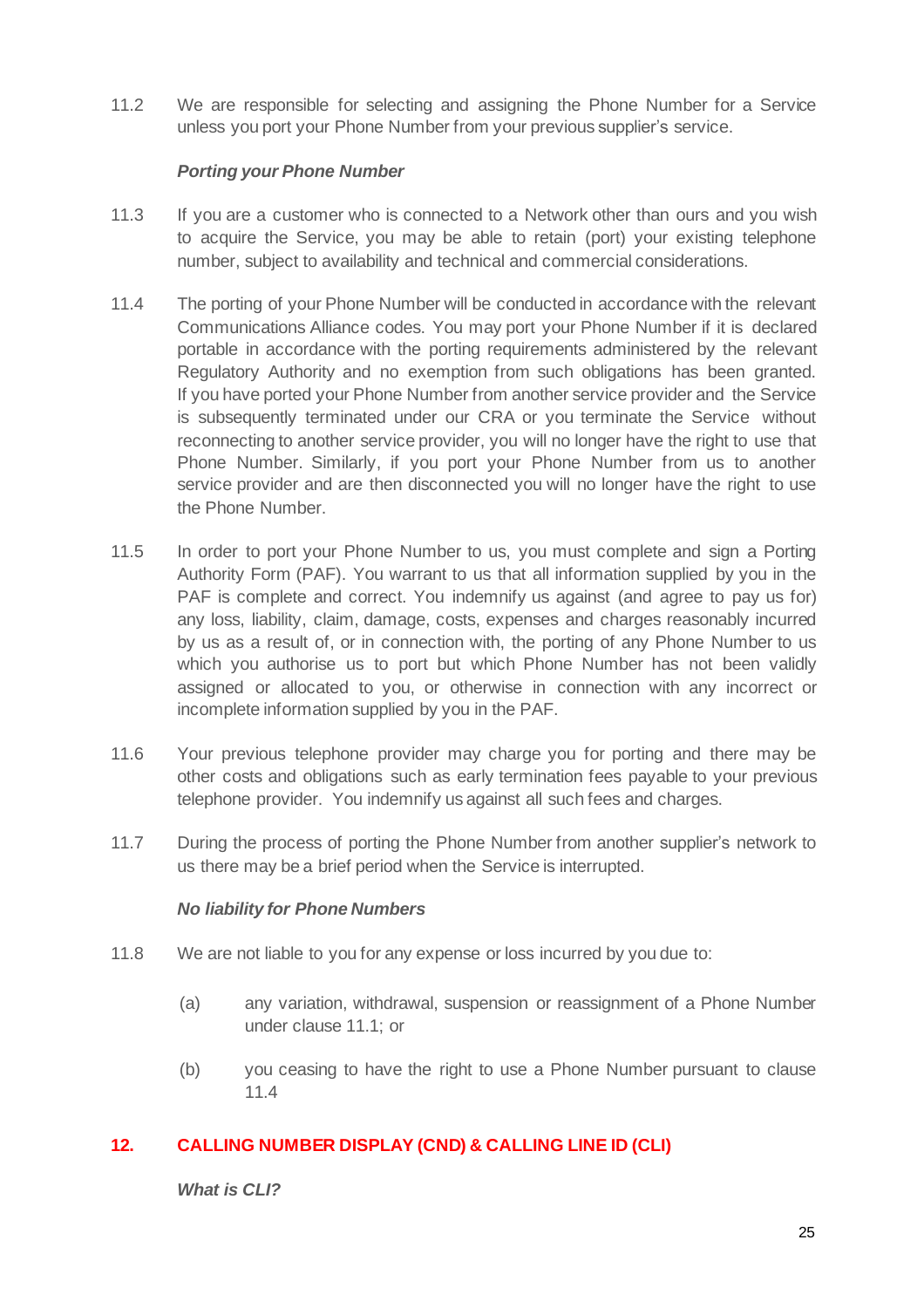12.1 Calling line identification (CLI) is information that is sent through the Network when you make a call. It allows the other party to see your telephone number if they have the right equipment. CLI is automatically displayed by default.

# *Blocking CLI*

- 12.2 You can choose whether to block transmission of CLI according to the terms and conditions of the optional features available with your Service as noted on our Website. Please refer to the account management tools available on our Website to enable these features.
- 12.3 Even if you have chosen to block transmission of your CLI on your line there are some circumstances in which your CLI will always be disclosed. You can NOT block CLI on calls made by you or someone else on your phone line:
	- (a) to the emergency service numbers (eg,  $000$ );
	- (b) on internet dial up calls made to an Internet Service Provider (ISP) who uses a Telstra ISDN service or an 0198307 or 0198308 access number, but only where the ISP uses the CLI for fraud prevention, billing, call management or credit control;
	- (c) on standard telephone calls made to other carriers and carriage service providers for fraud prevention, billing, call management and credit control; or
	- (d) when you or someone else uses another carriage service provider by using a network override code.
- 12.4 If you do not block CLI in respect of calls made from your phone, you acknowledge and agree that when a call is made from your phone your Phone Number may be sent automatically to the equipment of the called party and displayed on the called party's phone.

#### *What is CND?*

12.5 Calling number display (CND) allows you to see the number of a person calling you before answering if you have appropriate equipment (and the caller has not blocked the sending of their CLI). If a party calling your phone has not blocked CLI in respect of a call made from their equipment, and Your Equipment is capable of accepting CLI information and you have enabled CND (refer to the Pricing Schedule for monthly service costs) the Phone Number of the calling party may be displayed on your phone at the time the call is made.

# **13. THE INTEGRATED PUBLIC NUMBER DATABASE (IPND)**

13.1 Your Service is supplied to you with a public number and we, like other suppliers, are required by law to supply your name, address, Phone Number and certain other details to a database known as the Integrated Public Number Database (**IPND**). This applies to all customers including unlisted customers. The IPND is used for purposes including to publish public number directories, provide directory assistance,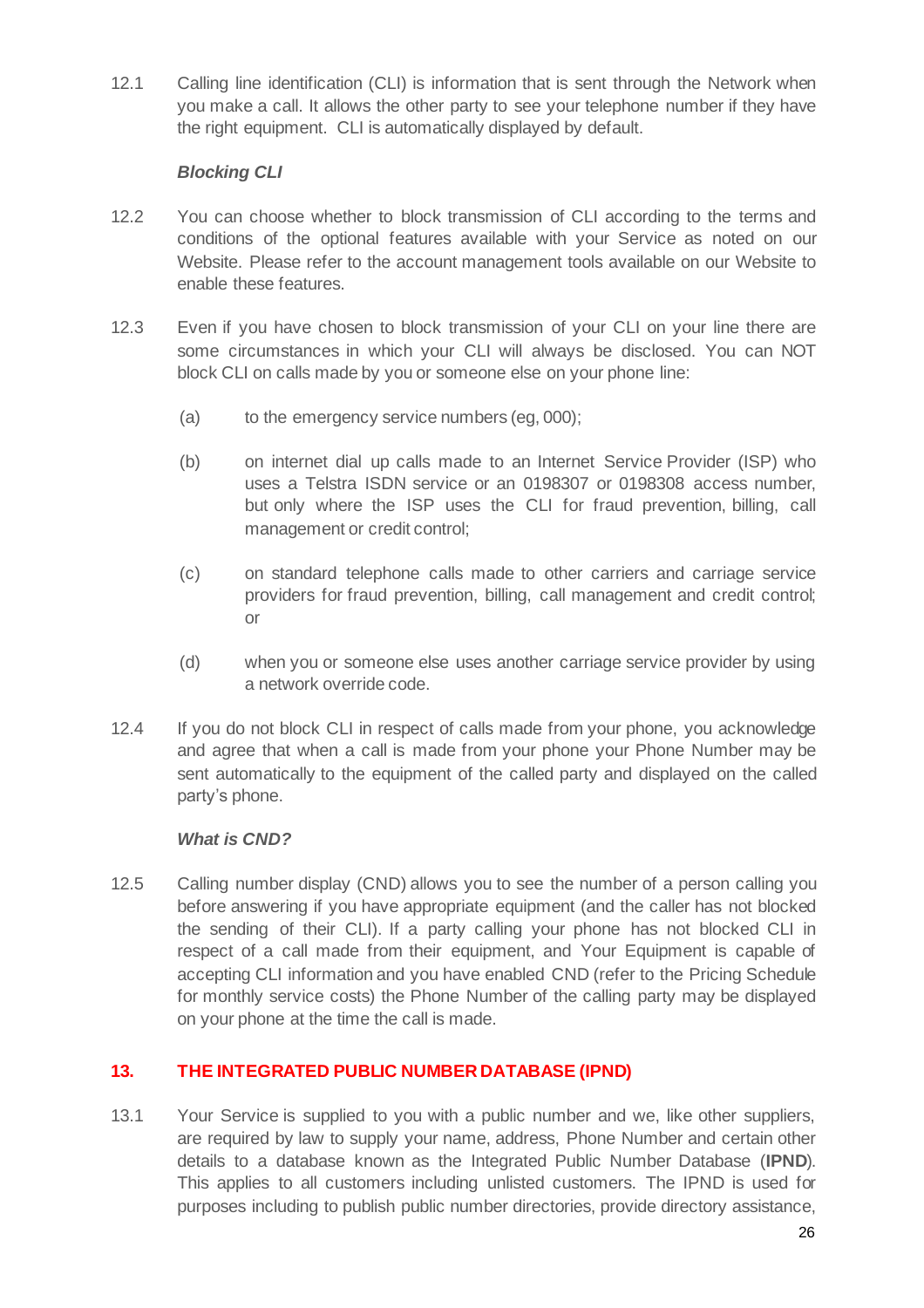operate emergency call services, assist law enforcement agencies and safeguard national security.

- 13.2 If you have a silent line, your Phone Number and other unlisted service information will not be published in public number directories or disclosed by directory assistance, even though it must be provided to the IPND for the other uses referred to in clause 13.1. You must contact us if you wish to have your basic IPND data altered in any way.
- 13.3 The IPND is maintained by Telstra. We will not be responsible for any breach by Telstra of its obligations in relation to the IPND, including any publication or disclosure by Telstra of IPND data in public number directories or directory assistance contrary to any instructions given by you.

# **14. AGENCY**

- 14.1 While you are our customer, you appoint us as your agent to deal with your current suppliers and Telstra, with full authority to act on your behalf in relation to the Access Line including without limitation:
	- (a) to require Preselection to be changed to or from us;
	- (b) to terminate your existing supply arrangements with a supplier (including Telstra);
	- (c) to request access to any of your account information held by any supplier or by Telstra; and
	- (d) to receive from you, and to deal with a supplier or Telstra in respect of, any faults, provisioning and service change requests or maintenance issues concerning the Access Line or telecommunications services provided over that line.

# **15. CHANGE OF LESSEE**

- 15.1 From 11 August 2008 customers will incur a charge against basic telephone services when a Change of Lessee is requested. Requests for a Change of Lessee will incur a charge as defined in the Pricing Schedule.
- 15.2 Situations which involve a Change of Lessee on a Service include:
	- (a) where you are accepting a transfer of an existing Basic Telephone Service from another person;
	- (b) where there is a change of legal entity of the end user (including where there is a change of Australian Company Number (A.C.N) or Australian Business Number (A.B.N));
	- (c) when a Change of Lessee request requires us to add service/s to your existing account or a new account in your name.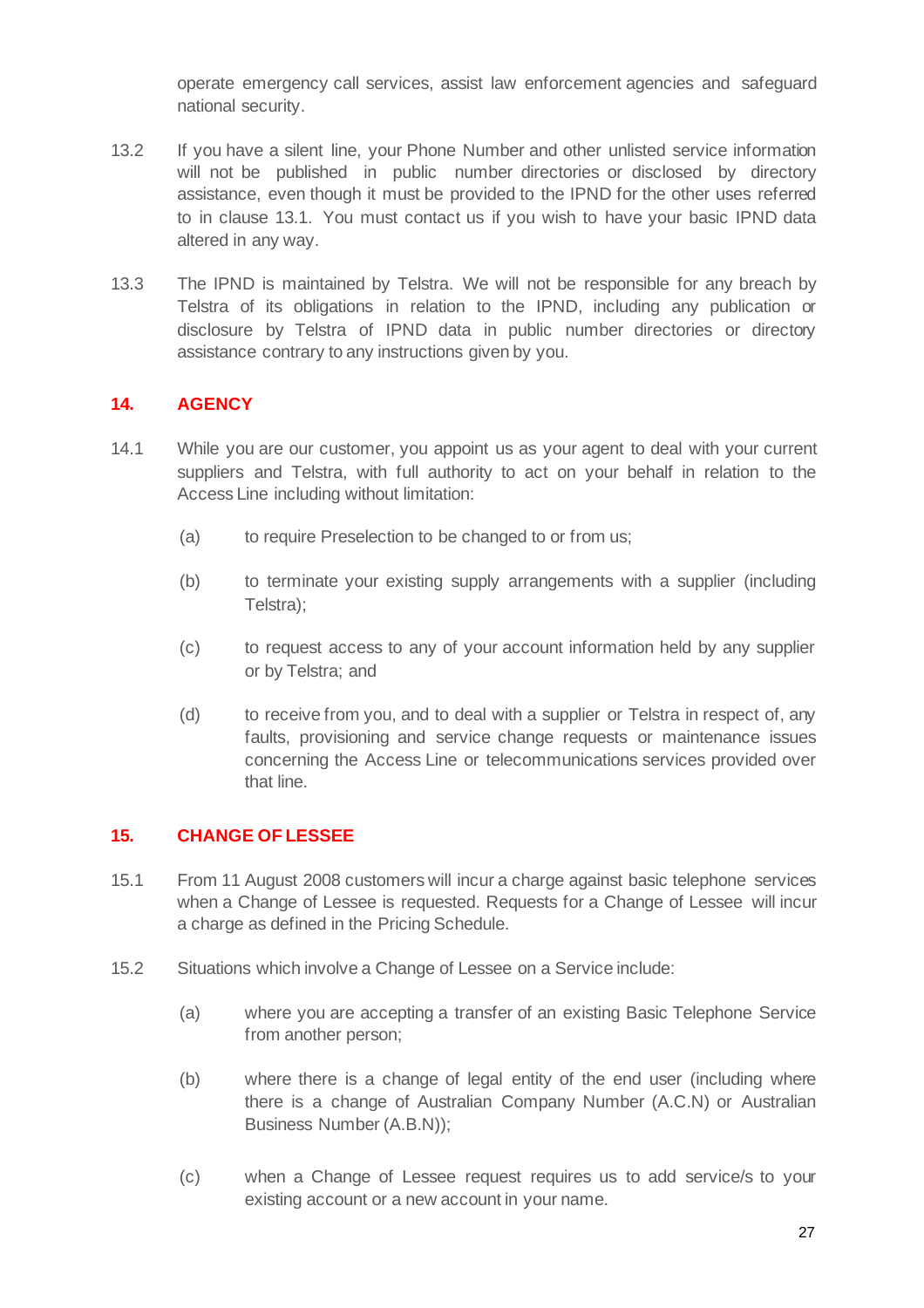- 15.3 The charge in clause 15.1 will not apply where the change is as a result of any of the following;
	- (a) the new end user lived with the original end user, who has died;
	- (b) the new end user lived with the original end user at the premises to which the Basic Telephone Service is supplied, and the original end user cannot enter the premises;
	- (c) a Change of Lessee on Payphone lines;
	- (d) the transfer of a service from a carriage service provider who is re- supplying the service to an end user, to another carriage service provider who will re-supply the service to the end user (commonly referred to as a churn of service);
	- (e) change of name but no change of legal entity e.g. Name changed due to marriage, divorce and deed poll; or change of name but no change of A.C.N or A.B.N.; or customer changes 'trading as name' but does not change legal entity;
	- (f) because of a restraining order.
- 15.4 Where the Change of Lessee request meets one of the situations outlined above in respect of which the charge does not apply, this must be communicated to us.

# **16. DEFINITIONS**

16.1 In this Service Description:

**Access Line** means a line, or line and ancillary facilities, over which the Service is delivered, connecting a telephone or other equipment to a local exchange of a carrier or carriage service provider.

**ACMA** means the Australian Communications and Media Authority (www.acma.gov.au).

**Broadband Service** means a high speed internet connection provided by us, and includes NBN Fibre and NBN Fixed Wireless.

**Call Tracker** means the call management function on our customer account management Website (Toolbox or MyAccount, as applicable to you).

**Facility** has the meaning given by the Telecommunications Act.

**iiNet FTTB Service** means a broadband Internet service which uses the Fibre to the Building Network to deliver Internet connectivity at the Network Boundary Point at your Premises.

**Incompatible Product List** means the list of products which are incompatible with the Service and which are published on our Website.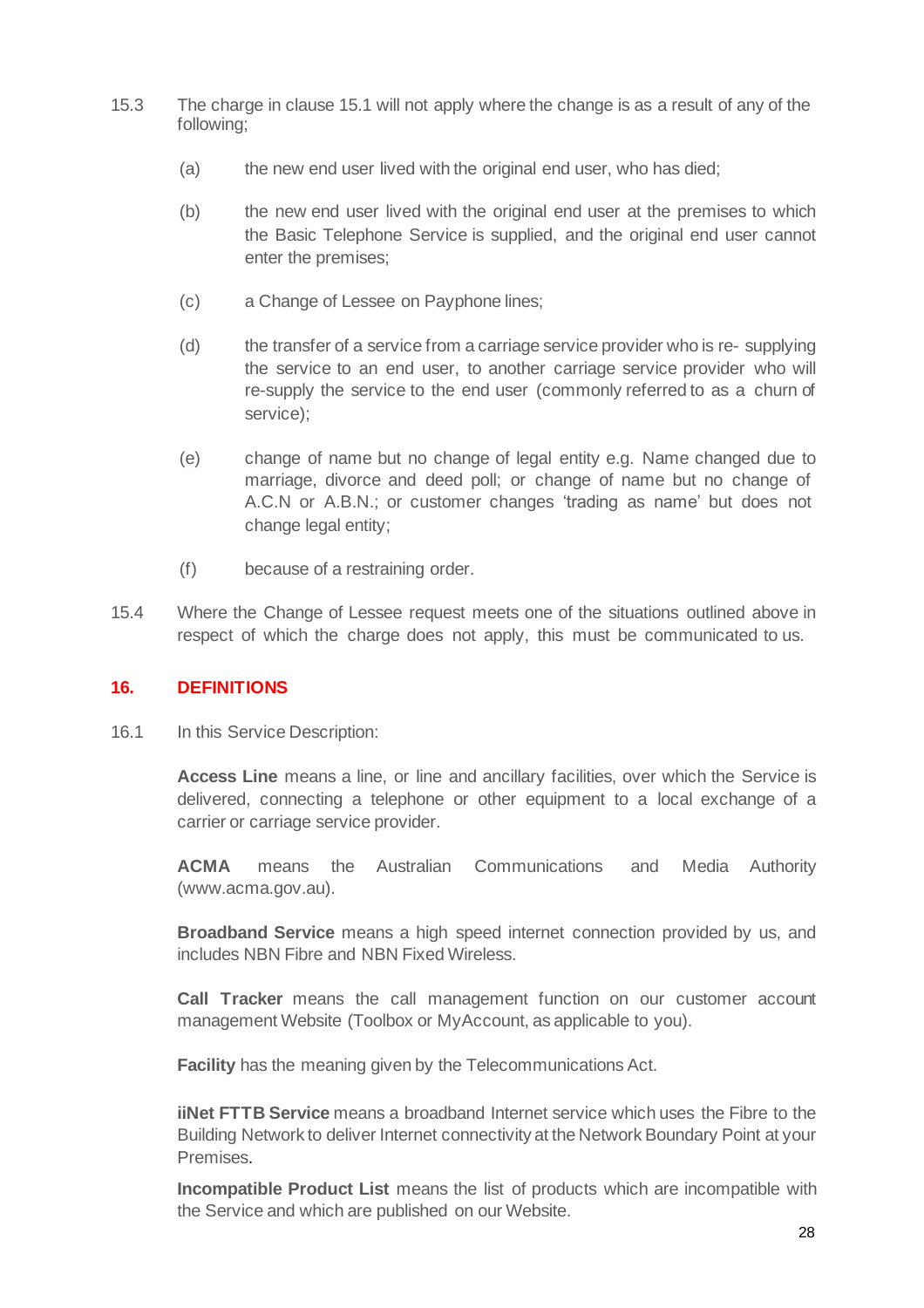**Local Call** means a local call as defined in Telstra's Standard Agreement from time to time.

**Local Exchange Carrier** means the supplier that owns and operates the Access Line.

**NBN HFC Service** means a broadband Internet service which uses the NBN Hybrid Fibre-Coaxial Network (which forms part of the National Broadband Network) to deliver Internet connectivity at the Network Boundary Point at your Premises.

**NBN FTTC Service** means a broadband Internet service which uses the NBN Fibre to the Curb Network (which forms part of the National Broadband Network) to deliver Internet connectivity at the Network Boundary Point at your Premises.

**On-Net Numbers** means numbers that are supplied to iiNet and Westnet customers of our Netphone Service.

**Optus Cable Network** means the Optus hybrid fibre coaxial cable network.

**Our Network** means our Telephony Network.

**Phone Number** means the service number assigned to your Access Line.

**Port** means, in respect of a Phone Number, to transfer a customer's Phone Number from one Local Exchange Carrier to another in conjunction with the customer's local call service.

**Porting Authority Form** or **PAF** means an authorisation from you to Port the Phone Number, in such form as provided by us or that we otherwise agree to accept.

**Preselect an Access Line** means to designate a particular supplier to provide Preselectable Calls over that Access Line and Preselection and Preselected have corresponding meanings.

**Preselectable Calls** mean national long distance voice calls to a geographic number, international direct-dial voice calls, operator assisted services accessed by the common operator assisted service numbers and calls to mobile services.

#### **Required Equipment** means:

- (a) a telephone handset; and
- (b) a Netphone enabled modem/router or, if you do not have a Netphone enabled modem/router, an analogue telephone adapter or ATA.

**Resale Access Line** means the Access Line installed and operated by Telstra between your Premises and Telstra's Network over which the Service is delivered.

**Service** means, as the context requires in this Service Description, one or more of the Preselect Service, Full Phone Service, iiNet Telephony Network Phone Service,